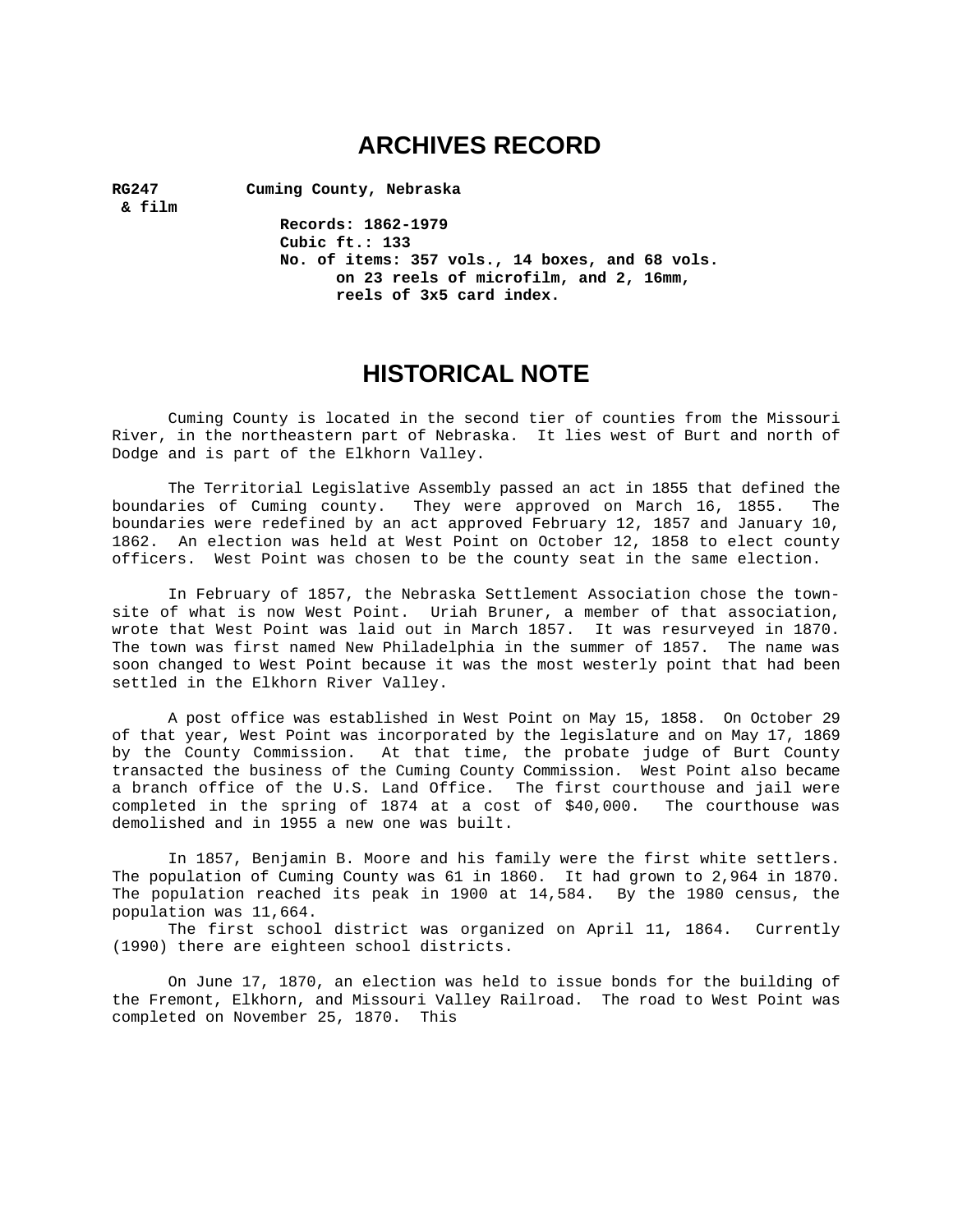# **ADDED ENTRIES:**

Briggs, E., (Emory) [County Judge] Bryant, Wilbur F. (Wilbur Franklin), 1851-1932 COUNTY GOVERNMNENT--RECORDS AND CORRESPONDENCE COUNTY COURTS--NEBRASKA--CUMING COUNTY Craven, W. C. [Justice of the Peace] Crawford, D. S. (Daniel S)., 1844-1881 DENTISTS--LICENSES--NEBRASKA--CUMING COUNTY Dewald, Louis [County Judge] ELECTIONS--NEBRASKA--CUMING COUNTY Evans, F. E. [Justice of the Peace] HOMESTEADS AND HOMESTEADING JUSTICES OF THE PEACE--NEBRASKA--CUMING COUNTY Kloke, S. S. [County Judge] Lafferty, Joe W. (Joseph W.), 1835-1916 LAND TITLES--REGISTRATION AND TRANSFER--NEBR--CUMING COUNTY Lant, S. [Justice of the Peace] LIVESTOCK BRANDS--NEBRASKA--CUMING COUNTY MacDonald, E. A. [Justice of the Peace] Manning, Franklin [County Judge] MARRIAGES--NEBRASKA--CUMING COUNTY Mewis, F. A. (August F.), 1839-1925 Meyer, John (Meier, John), [Justice of the Peace] O'Sullivan, P. F. (Peter F.), 1845-1916 Perrine, Hale (Henry), 1844-1929 PHYSICIANS--LICENSES--NEBRASKA--CUMING COUNTY PROBATE RECORDS--NEBRASKA--CUMING COUNTY Readinger, H. D. (Henry D.), [County Judge] ROADS--NEBRASKA--CUMING COUNTY SCHOOL LAND--NEBRASKA--CUMING COUNTY TAXATION--NEBRASKA--CUMING COUNTY Sweet, E. N. (Edgar N.), c.1847- Wisner (Neb.)--Police Court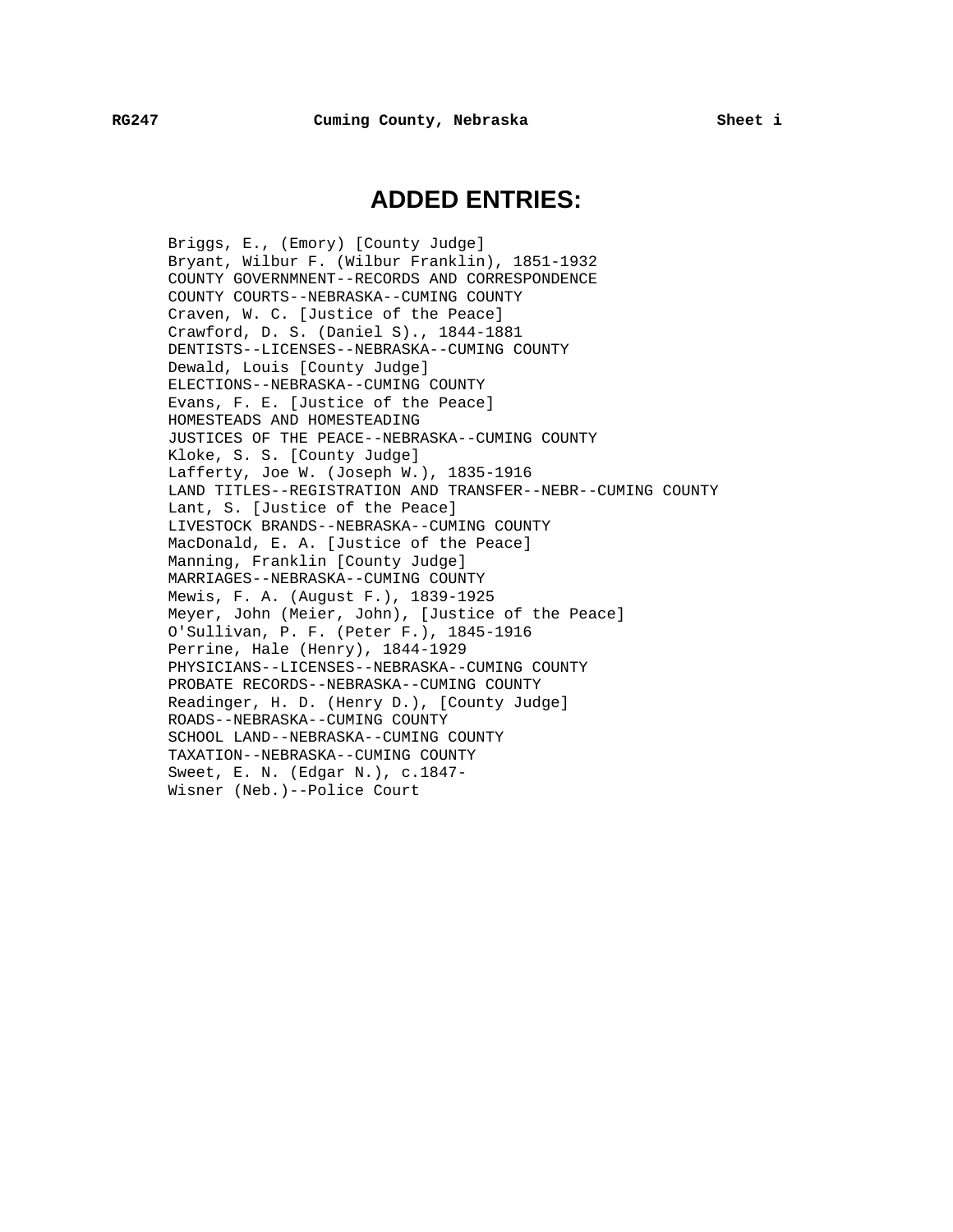railroad company was later taken over by the Sioux City and Pacific Railroad and finally by the Chicago and Northwestern.

 Bancroft, in Cuming County, was the home of John Gneisenau Neihardt (1881-1973). He was named Nebraska's poet laureate in 1921 and was named to the Nebraska Hall of Fame in 1974. The Neihardt Center and his home in Bancroft are open to the public. Both were operated by the Nebraska State Historical Society until July 1, 1990 when the Neihardt Foundation took over the operation of these facilities.

The county was named in honor of Thomas B. Cuming, acting governor of the Territory of Nebraska in 1854-1855 and 1857-1858.

# **SCOPE AND CONTENT NOTE**

This record group consists of records of Cuming County, Nebraska arranged in the following series: 1) Assessor; 2) Treasurer, 1864-1979; 3) County Board of Supervisors, 1862-1973;

4) County Clerk, 1866-1972; 5) Register of Deeds, 1870-1916; 6) County Surveyor, 1869- 1887; 7) County Court, 1869-1955; 8) District Court, 1868-1977; 9) Superintendent of Schools, 1864-1874; and 10) School District Records.

No records have been accessioned for Subgroup One, Assessor.

Subgroup Two, County Treasurer, recently accessioned has no volume by volume inventory. Included in the records are Real Estate and Personal Tax Lists, 1864-1979; Delinquent Tax Lists, 1866-1960; Tax Sale and Redemption Records, 1874-1883; Special Assessment Records for paving, etc., 1920-1970; and School Land Abstracts and Sales volumes, 1871-1914.

Subgroup Three, County Board of Supervisors consists of proceedings of meetings for the County Board of Commissioners, 1862-1888 (not on microfilm), and proceedings for the County Board of Supervisors, 1888-1969 on five reels of 35mm microfilm. Also included in this subgroup is a poor farm record, 1900-1918, and county audit reports, 1961-1973. An audiotape of the dedication of the new county courthouse was transferred to the audio-visual department.

Subgroup Four, County Clerk, includes the marriage records of the county, 1866- 1920 on two reels of microfilm copied from security microfilm, and the election records for the county, also on microfilm, 1872-1972. Records recently accessioned (1992) include medical & professional registers, 1888-1925; Election Board Records, 1897-1914; brand and estray records, 1871-1925; and a register of Farm Home & Ranch Names, 1912- 1919.

Only miscellaneous records for the Register of Deeds and County Surveyor are in storage. Of particular interest for Subgroups Five and Six are the Homestead Record, 1878-1883; a numerical index, 1870-1916; and road records, 1867-1872.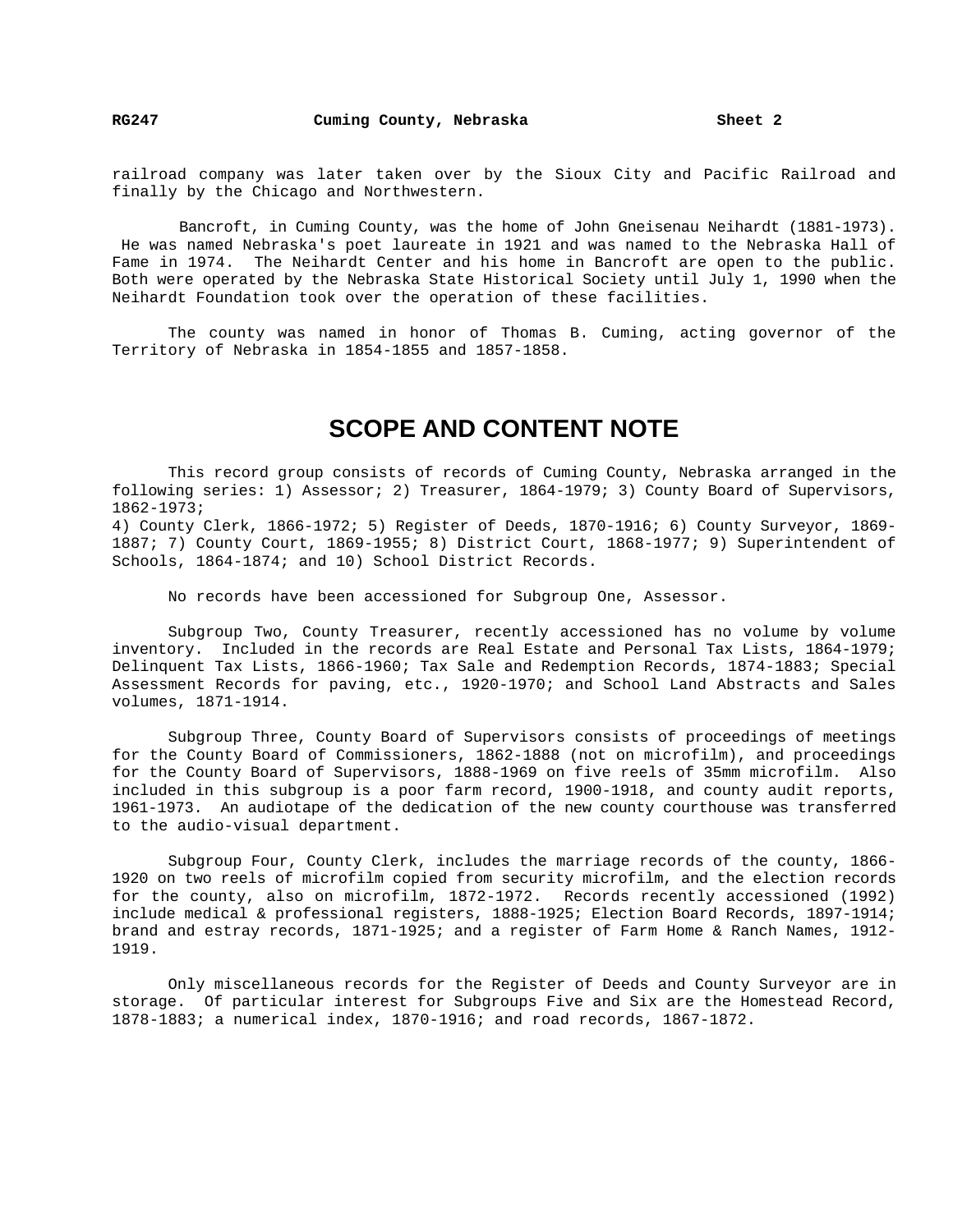**RG247 Cuming County, Nebraska Sheet 3** 

Records of the County Court include Justice and Judges' Dockets on microfilm, 1871-1921; Justice Dockets not on microfilm, 1874-1955; and Probate Records, 1870-1916.

Within the last year (1992) the Archives has received five boxes of District Court, Subgroup Eight, Bills of Exception and deposition for cases in the county, 1935- 1977, and minutes of the Board of Insanity, 1873-1888. The Naturalization Records of Cuming County, 1868-1930, were microfilmed in February 1994 as part of a microfilming project in conjunction with the Genealogical Society of Utah.

# **DESCRIPTION**

## **SUBGROUP ONE ASSESSOR**

THERE ARE CURRENTLY NO RECORDS IN STORAGE IN THE STATE ARCHIVES FOR THE OFFICE OF CUMING COUNTY ASSESSOR

 Vol. 1 Assessor's Recap., 1917-1921 (accessioned with tax lists)

# **SUBGROUP TWO TREASURER, 1864-1979**

| <b>SERIES ONE</b> | TAX LISTS, 1864-1979 |                                          |
|-------------------|----------------------|------------------------------------------|
| Vol. 1            |                      | 1863-1869 Personal & Real Estate         |
| Vol. 2            | 1870-1871            | Personal & Real Estate                   |
| Vol. 3            | 1871                 | Personal & Real Estate                   |
| Vol. 4            | 1880                 | Real Estate                              |
| Vols. 5-13        | 1872-1880            | Personal & Real Estate                   |
| Vols. 14-22       | 1872-1880            | Duplicate Tax Lists                      |
| Vols. 23-29       | 1881-1887            | Personal & Real Estate                   |
| Vols. 30-32       | 1888-1890            | Personal & Real Estate                   |
| Vols. 33-35       | 1888-1890            | Duplicate Tax Lists                      |
| Vol. 36           | 1891                 | Personal & Real Estate                   |
| Vol. 37           | 1891                 | Personal & Real Estate - West Point City |
| Vol. 38           | 1893                 | Personal & Real Estate                   |
| Vol. 39           | 1893                 | Duplicate Tax List                       |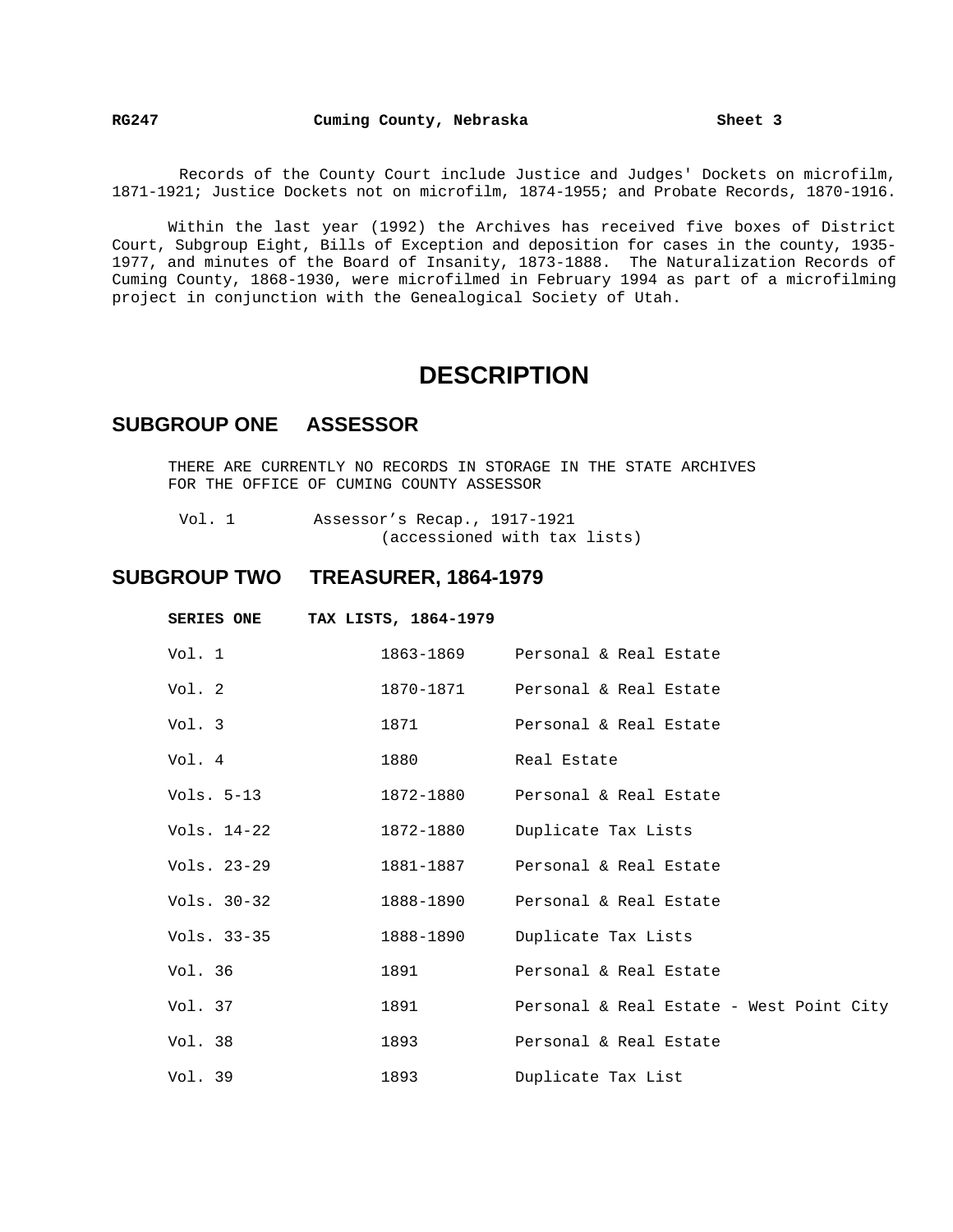Vols. 40-46 1894-1900 Personal & Real Estate

# **SUBGROUP TWO TREASURER, 1864-1979**

|               | SERIES ONE TAX LISTS, 1864-1979 |                                                            |
|---------------|---------------------------------|------------------------------------------------------------|
| Vols. 47-53   |                                 | 1894-1900 Duplicate Tax Lists                              |
| Vol. 54       | 1900                            | West Point City - Personal & RE                            |
| Vols. 55-86   |                                 | 1901-1932 Personal & Real Estate - Townships               |
| Vols. 87-118  |                                 | 1901-1932     Personal & Real Estate - Cities and Villages |
| Vols. 119-172 | 1920-1973 Personal              |                                                            |
| Vols. 173-213 | 1933-1973 Real Estate           |                                                            |
| Vol. 214      |                                 | 1974-1977 Rural Personal                                   |
| Vol. 215      |                                 | 1974-1977 Rural Real Estate                                |
| Vol. 216      |                                 | 1974-1977 City Personal                                    |
| Vol. 217      | 1974-1977   Rural Personal      |                                                            |

**SERIES TWO DELINQUENT TAX LISTS, 1866-1960** 

The Archives has recently accessioned Delinquent Tax Lists for Cuming County, 1866-1960. These volumes have not yet been inventoried.

| Vol. 1 | 1863-1881    | Delinquent Tax List 1887-1908                             |
|--------|--------------|-----------------------------------------------------------|
| Vol. 2 | 1864-1892    | Delinquent Tax List Real Estate                           |
| Vol. 3 | 1887-1908    | Delinquent Tax List                                       |
| Vol. 4 | 1895-1909    | Personal Delinquent Tax List 1                            |
| Vol. 5 | 1900 & Prior | Delinquent Tax List - Township                            |
| Vol. 6 | 1914-1930    | Delinquent Tax List                                       |
| Vol.7  | 1920 & Prior | Delinquent Tax List                                       |
| Vol.8  | 1931-1950    | Delinquent Tax List                                       |
| Vol.9  |              | Delinquent Tax List Personal Taxes Stricken by Board 1948 |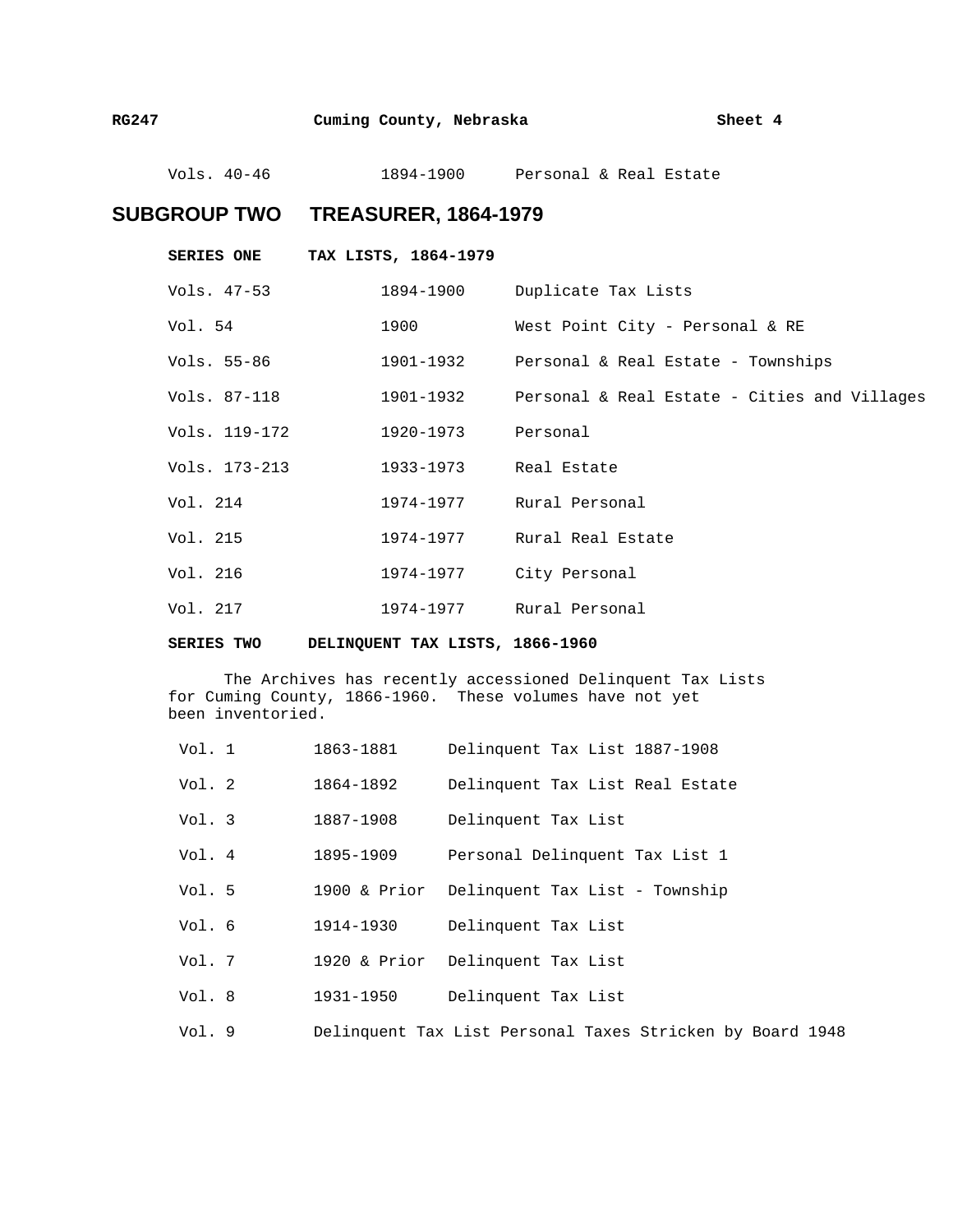# **SUBGROUP TWO TREASURER, 1864-1979**

- **SERIES THREE TAX SALE & REDEMPTION RECORDS, 1874-1883**
- Vol. 1 1874-1878
- Vol. 2 1877-1884

#### **SERIES FOUR MOTOR VEHICLE TAX LISTS**

The State Archives has not yet accessioned motor vehicle tax lists for Cuming County.

- **SERIES FIVE SPECIAL ASSESSMENTS, 1920-1970**
- Vols. 1-2 1920-1970
- **SERIES SIX SCHOOL LAND RECORDS, 1871-1914**
- Vols. 1-3 School Land Abstracts & Sales, 1871-1914

## **SUBGROUP THREE COUNTY BOARD OF SUPERVISORS, 1862-1969**

| <b>SERIES ONE</b> | COUNTY BOARD OF COMMISSIONERS, 1862-1888                                          |
|-------------------|-----------------------------------------------------------------------------------|
| Vol. CB00         | County Board Minutes,<br>December 10, 1862 - January 7, 1867<br>(inset in vol. 1) |
| Vol. "O"          | Road Decisions, 1867-1873                                                         |
| Vol. CB-I         | County Board Minutes,<br>March 4, 1867 - January 4, 1875                          |
| Vol. 1            | County Board Minutes,<br>March 3, 1873 - October 5, 1888                          |
| Vol. CB-II        | County Board Minutes,<br>Janury 4, 1875 - March 9, 1882                           |
| Vol. CB-III       | County Board Minutes,<br>March 27, 1882 - January 9, 1888                         |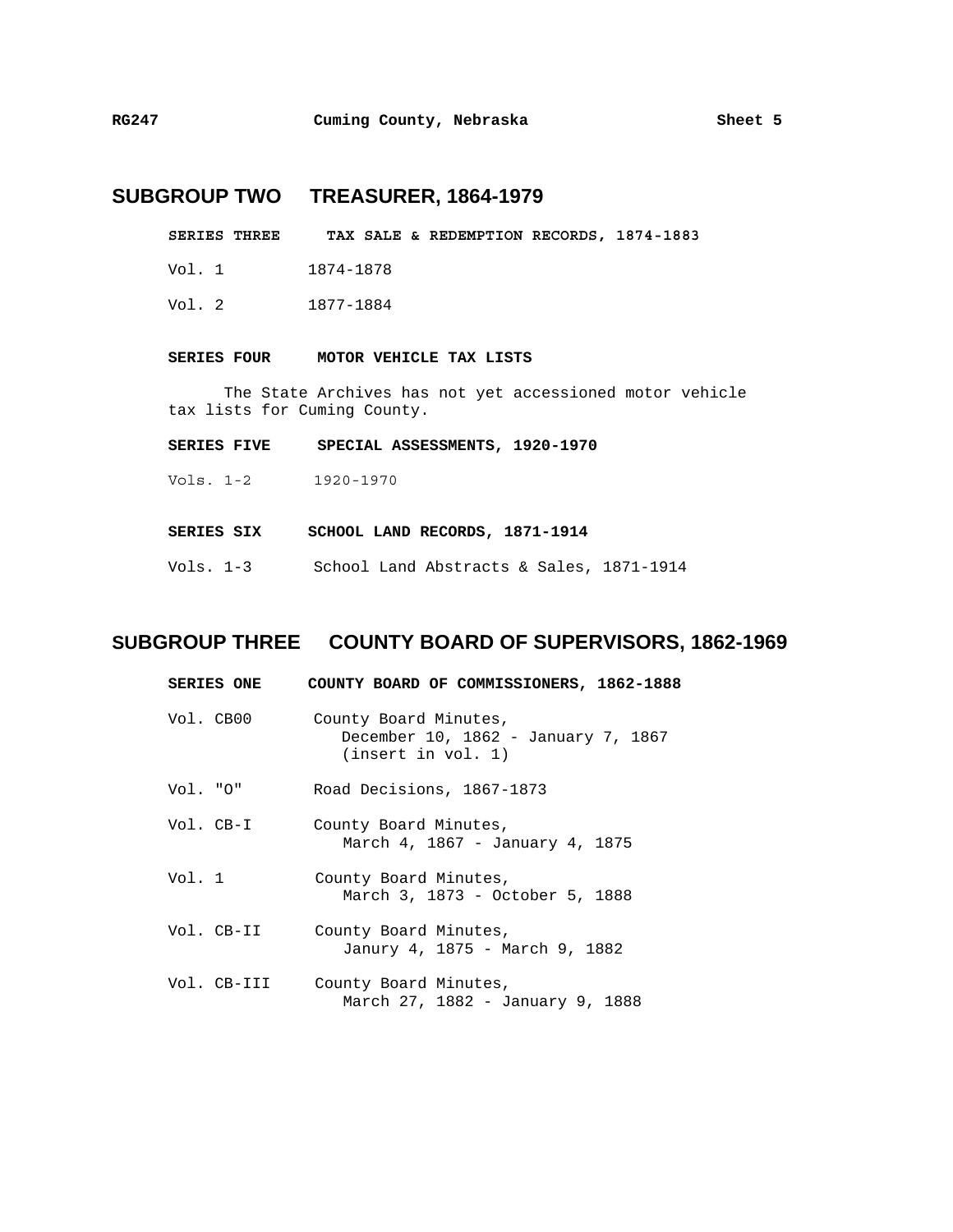# **SUBGROUP THREE COUNTY BOARD OF SUPERVISORS, 1862-1969**

| film<br>SERIES TWO        | COUNTY BOARD OF SUPERVISORS, 1888-1969               |
|---------------------------|------------------------------------------------------|
| Vol. 1                    | January 1888 - July 1893                             |
| Vol. 2                    | September 1893 - March 1900                          |
| Vol. 3                    | May 1900 - January 1906                              |
| Vol. 4                    | January 1906 - July 1920                             |
| Vol. 5                    | July 1920 - November 1929                            |
| Vol. 6                    | July - October 1920<br>January 1930 - June 1935      |
| Vol. 7                    | July 1935 - December 1940                            |
| Vol. 8                    | January 1941 - December 1946                         |
| Vol. 9                    | January 1947 - December 1952                         |
| Vol. 10                   | January 1953 - December 1960                         |
| Vol. 11                   | January 1961 - May 1969                              |
| film<br><b>SERIES TWO</b> | COUNTY BOARD PROCEEDINGS - MICROFILM RECORD          |
| Roll 1<br>#13,887         | Minutes, Vol. #1 - January 1888<br>thru              |
|                           | Minutes, Vol. #3, p.319 - July 1903                  |
| Roll 2<br>#13,888         | Minutes, Vol. #3, p.320 - August 1903<br>thru        |
|                           | Minutes, Vol. #5, p.522 - March 1928                 |
| Roll 3                    |                                                      |
| #13,889                   | Minutes, Vol. #5, p.523 - April 1928<br>thru         |
|                           | Minutes, Vol. #8, p.188 - August 1943                |
| Roll 4                    | Minutes, Vol. #8, p.189 - August 1943 (cont)<br>thru |
| #13,890                   | Minutes, Vol. #10, p.546 - April 1960                |
| Roll 5<br>#13,891         | Minutes, Vol. #10, p.547 - May 1960<br>thru          |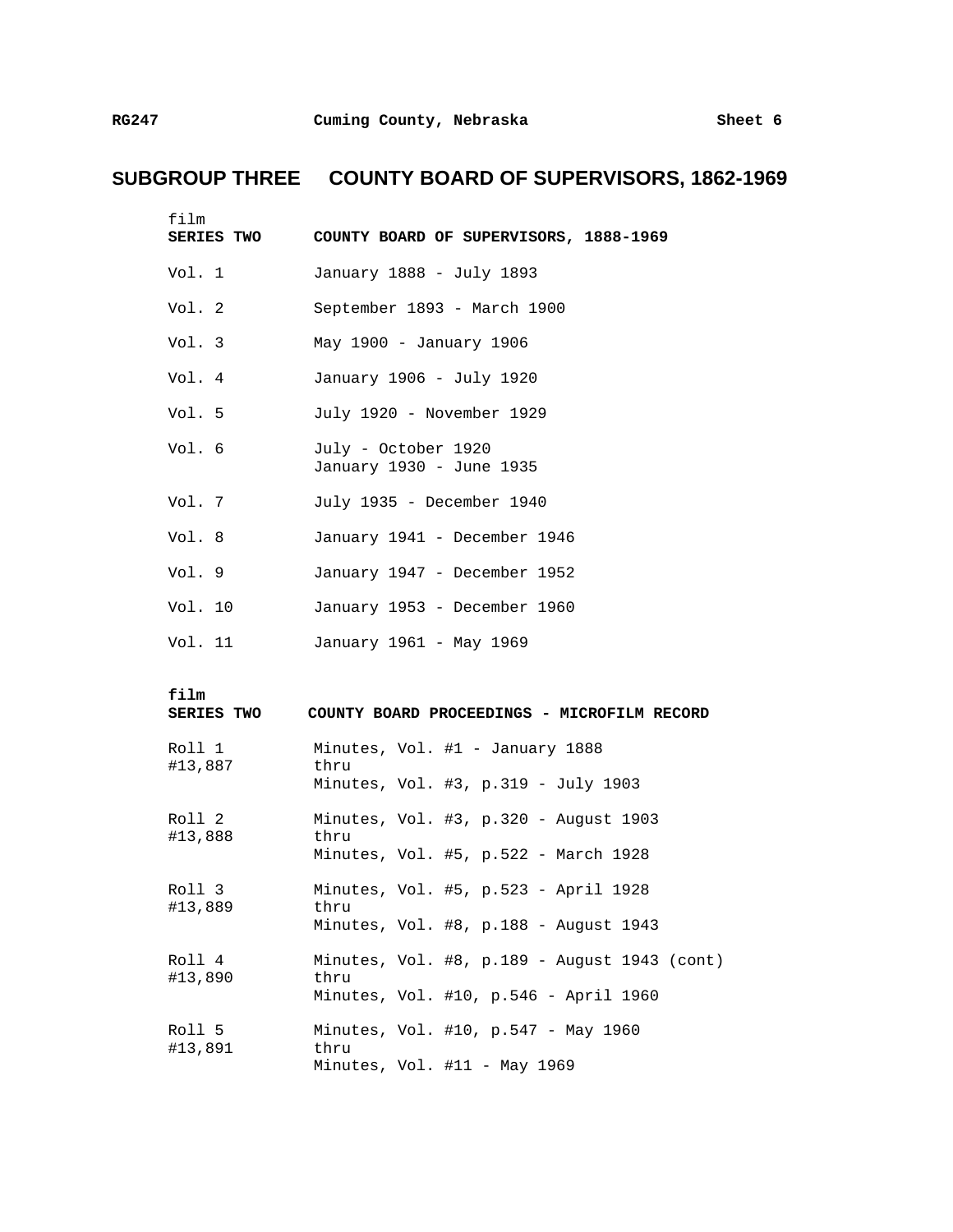# **SUBGROUP THREE COUNTY BOARD OF SUPERVISORS, 1862-1969**

#### **SERIES THREE GENERAL CORRESPONDENCE AND MISCELLANY**

Vol. 1 Poor Farm Record, 1900-1918 B.1 Audit Reports, 1961-1973

#### **Transferred to Audio/Visual Department:**

AV1.115.01 Tape recording of Dedication Ceremony of County Courthouse

## **SUBGROUP FOUR COUNTY CLERK, 1866-1972**

**film SERIES ONE MARRIAGE RECORDS, 1866-1920** 

**Note: Microfilmed under MP3455 by Cuming County in 1982. This microfilm is a copy of security film stored in the Archives.** 

> **Some pages are filmed upside down. It is necessary to turn the camera lens to read.**

 **An index appears at the beginning of each docket.** 

| Vol. 1  |  |  |                               | Apr. 10, 1866 - Jan. 07, 1880 |
|---------|--|--|-------------------------------|-------------------------------|
| Vol. 2  |  |  |                               | Jan. 16, 1880 - Nov. 27, 1883 |
| Vol. 3  |  |  | Nov. 27, 1883 - Dec. 30, 1888 |                               |
| Vol. 4  |  |  | Dec. 29, 1888 - Apr. 14, 1894 |                               |
| Vol. 5  |  |  | Apr. 21, 1894 - Feb. 25, 1898 |                               |
| Vol. 6  |  |  | Feb. 19, 1898 - Dec. 27, 1901 |                               |
| Vol. 7  |  |  | Jan. 04, 1901 - Oct. 24, 1906 |                               |
| Vol. 8  |  |  | Nov. 01, 1906 - Feb. 27, 1912 |                               |
| Vol. 9  |  |  |                               | Mar. 04, 1912 - June 04, 1917 |
| Vol. 10 |  |  |                               | June 02, 1917 - Mar. 10, 1920 |

 **Microfilm record for marriages begins on next page**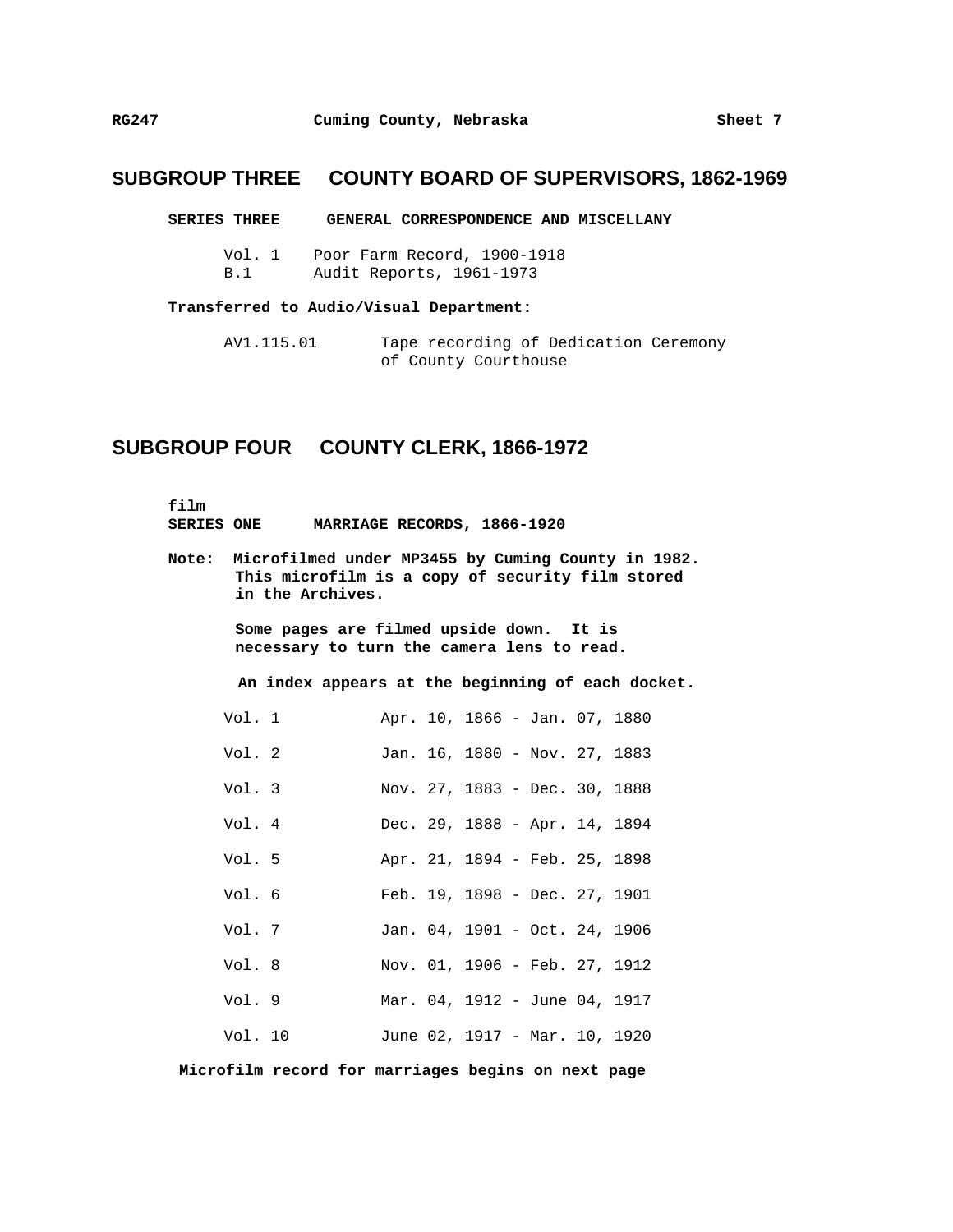# **SUBGROUP FOUR COUNTY CLERK, 1866-1972**

| film<br><b>SERIES ONE</b> | MARRIAGE RECORDS - MICROFILM RECORD                                   | MP3455 |
|---------------------------|-----------------------------------------------------------------------|--------|
| Roll #1<br>AR#MAR-1       | Marriage Record, Docket #1, p.1<br>April 10, 1866<br>thru             |        |
|                           | Marriage Record, Docket #6, p.187<br>January 10, 1900                 |        |
|                           | NOTE: Indexes for marriages are at the end of volumes                 |        |
|                           | FILMING ORDER:<br>Docket #1 begins frame 22.                          |        |
|                           | Docket #2 begins frame 305<br>(pp. 144-145 - Jan. 30 - Feb. 27, 1886) |        |
|                           | Docket #3 begins frame 487                                            |        |
|                           | Docket #4 begins frame 1142                                           |        |
|                           | Docket #5 begins frame 1856                                           |        |
|                           | Docket #6 begins frame 2332                                           |        |
| Roll 2<br>ARMAR-2         | Marriage Record, Docket #6 (cont), p.188<br>January 9, 1900           |        |
|                           | thru<br>Marriage Record, Docket #10<br>March 10, 1920                 |        |
|                           | FILMING ORDER:<br>Docket #6 begins frame 20                           |        |
|                           | Docket #7 begins frame 122<br>(pp. 641-642 - August 6, 1904)          |        |
|                           | Docket #8 begins frame 815                                            |        |
|                           | Docket #9 begins frame 1513                                           |        |
|                           | Docket #10 begins frame 2165                                          |        |
| <b>SERIES TWO</b>         | CORRESPONDENCE, 1874-1882                                             |        |
| Vols. $1-3$               | 1874-1882                                                             |        |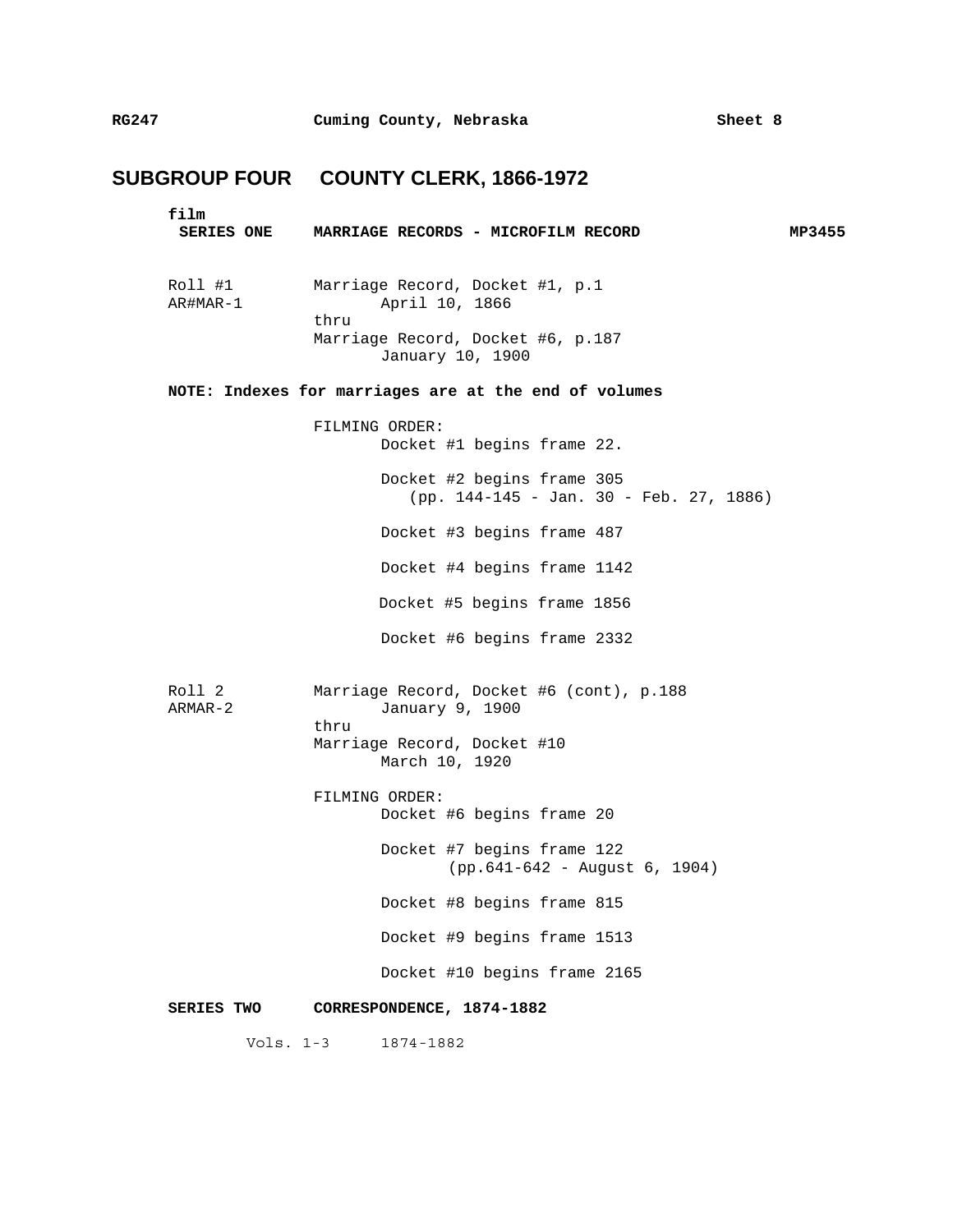# **SUBGROUP FOUR COUNTY CLERK, 1866-1972**

**film** 

| ELECTION RECORDS, 1872-1972<br><b>SERIES THREE</b> |  |  |  |  |  |
|----------------------------------------------------|--|--|--|--|--|
|----------------------------------------------------|--|--|--|--|--|

- Vol. 1 Primary Election Record #1 Sept. 3, 1907 - Aug. 10, 1926
- Vol. 2 Primary Election Record #2 April 1928 - April 1936
- Vol. 3 Abstracts of Votes Cast, Vol. #1 Oct. 18, 1872 - Nov. 6, 1888
- Vol. 4 Abstracts of Votes Cast, Vol. #2 Nov. 5, 1889 - Nov. 1898
- Vol. 5 Abstracts of Votes Cast, Vol. #3 Nov. 9, 1899 - Nov. 2, 1909
- Vol. 6 General Election Record, Vol. #4 Nov. 8, 1910 - Nov. 3, 1936 Vol. 7 Abstracts of Votes Cast, Vol. #5 General and Primary Elections August 1938 - November 1972

| film<br><b>SERIES THREE</b> | ELECTION RECORDS - MICROFILM RECORD                                                                                                         | MP1471 |
|-----------------------------|---------------------------------------------------------------------------------------------------------------------------------------------|--------|
| Roll 5 (cont)<br>#13,891    | Primary Election Record, Vol. 1<br>September 3, 1907<br>thru<br>Abstracts of Votes Cast, Vol. #1, p.86<br>November 1885                     |        |
| Roll 6<br>#13,892           | Abstracts of Votes Cast, Vol. #1 (cont)<br>Vol. #3, p.87, November 1885 cont.<br>thru<br>General Election Record Vol.#4<br>November 3, 1936 |        |
| Roll 7<br>#13,893           | Abstracts of Votes Cast, Vol. #5 (complete)<br>August 1938 - November 1972                                                                  |        |

#### **RECORDS NOT ON MICROFILM:**

| Vols. 8-9 | Election Board Records, 1897-1914 |  |
|-----------|-----------------------------------|--|
| Vol. 10   | Voter Registration, 1870-1902     |  |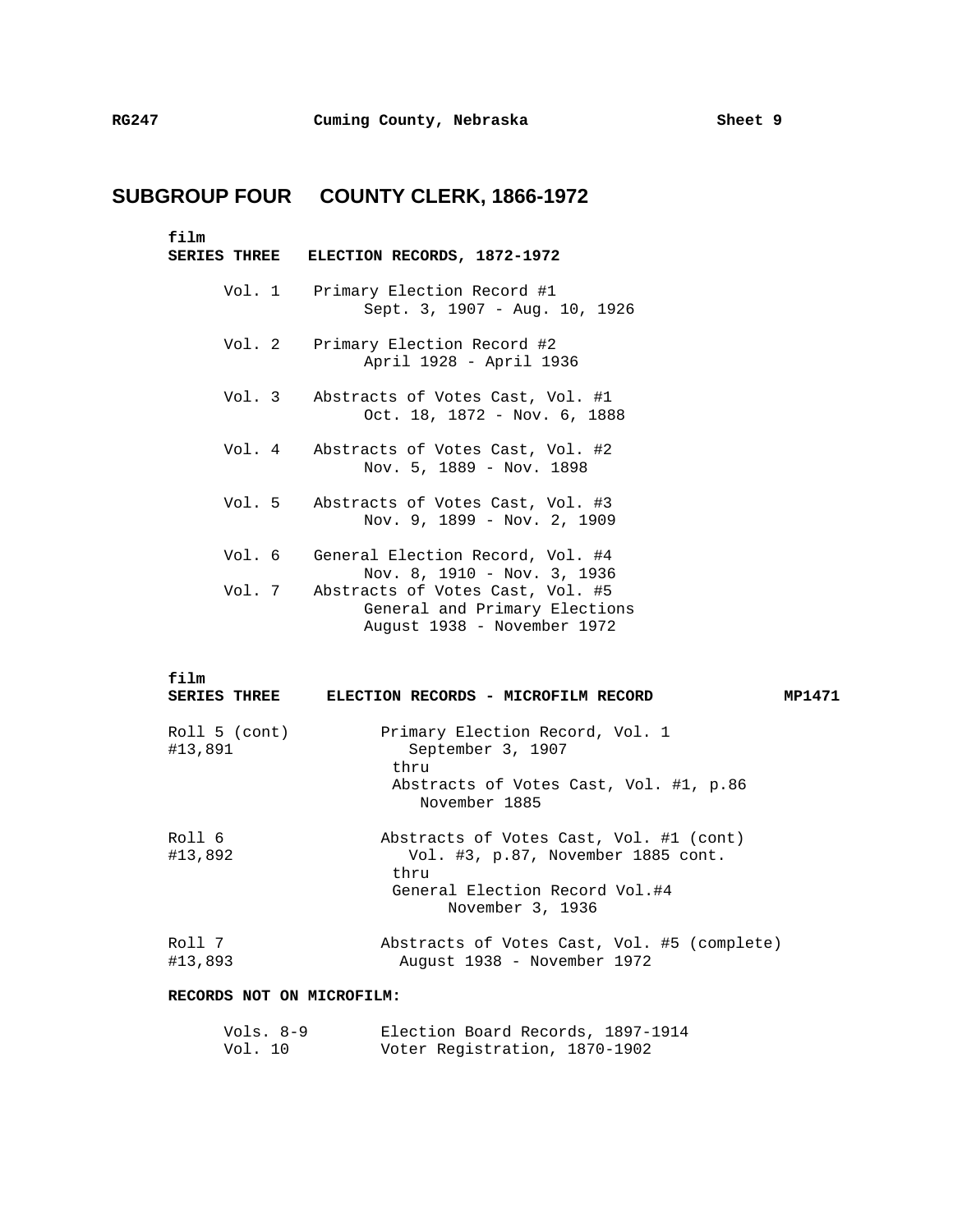# **SUBGROUP FOUR COUNTY CLERK, 1866-1972**

| <b>SERIES FOUR</b>     | MEDICAL AND PROFESSIONAL REGISTERS, 1888-1937          |
|------------------------|--------------------------------------------------------|
| Vol. 1<br>Vol. 2       | Dental Record, 1888-1887<br>Dental Register, 1895-1919 |
| Vol. 3                 | Dental Register, Vol. #2, 1910-1913                    |
| Vol. 4                 | Physicians Register, 1881-1891                         |
| Vol. 5                 | Physicians Register, Vol. #1, 1891-1924                |
| Vol. 6                 | Professional Register, 1915-1937                       |
| Vol. 7                 | Professional Register, Vol. #1, 1923-1934              |
| Vol. 8                 | Optometrists, Vol. #1, 1908-1912                       |
| Vol.9                  | Embalmers Register, 1899-1919                          |
|                        |                                                        |
| <b>CFDTFC</b><br>67176 | 1871_1025<br>REAND AND FETEAV PFCOPDE                  |

- **SERIES FIVE BRAND AND ESTRAY RECORDS, 1871-1925** 
	- Vol. 1 Brand Record, 1882-1895
	- Vol. 2 Estray Record, 1871-1925

### **SERIES SIX MISCELLANY**

Vol. 1 Record of Farm, Home & Ranch Names, 1912-1919

## **SUBGROUP FIVE REGISTER OF DEEDS, 1870-1916**

| <b>SERIES ONE</b> | NUMERICAL INDEX, 1870-1916                                            |
|-------------------|-----------------------------------------------------------------------|
| Vols. $1-11$      | Numerical Index, 1870-1916<br>(recently accessioned, not inventoried) |
| <b>SERIES TWO</b> | PATENT RECORDS, 1878-1883                                             |
| Vol. 1            | Homestead Record, 1878-1883                                           |

- **SERIES THREE MISCELLANEOUS RECORD, 1905-1906** 
	- Vol. #7 1905-1906

## **SUBGROUP SIX COUNTY SURVEYOR, 1869-1887**

- Vol. 1 Surveyor's Record (Section Book), 1869-1873
- Vol. 2 Field Notes of Irregular Tracts, 1887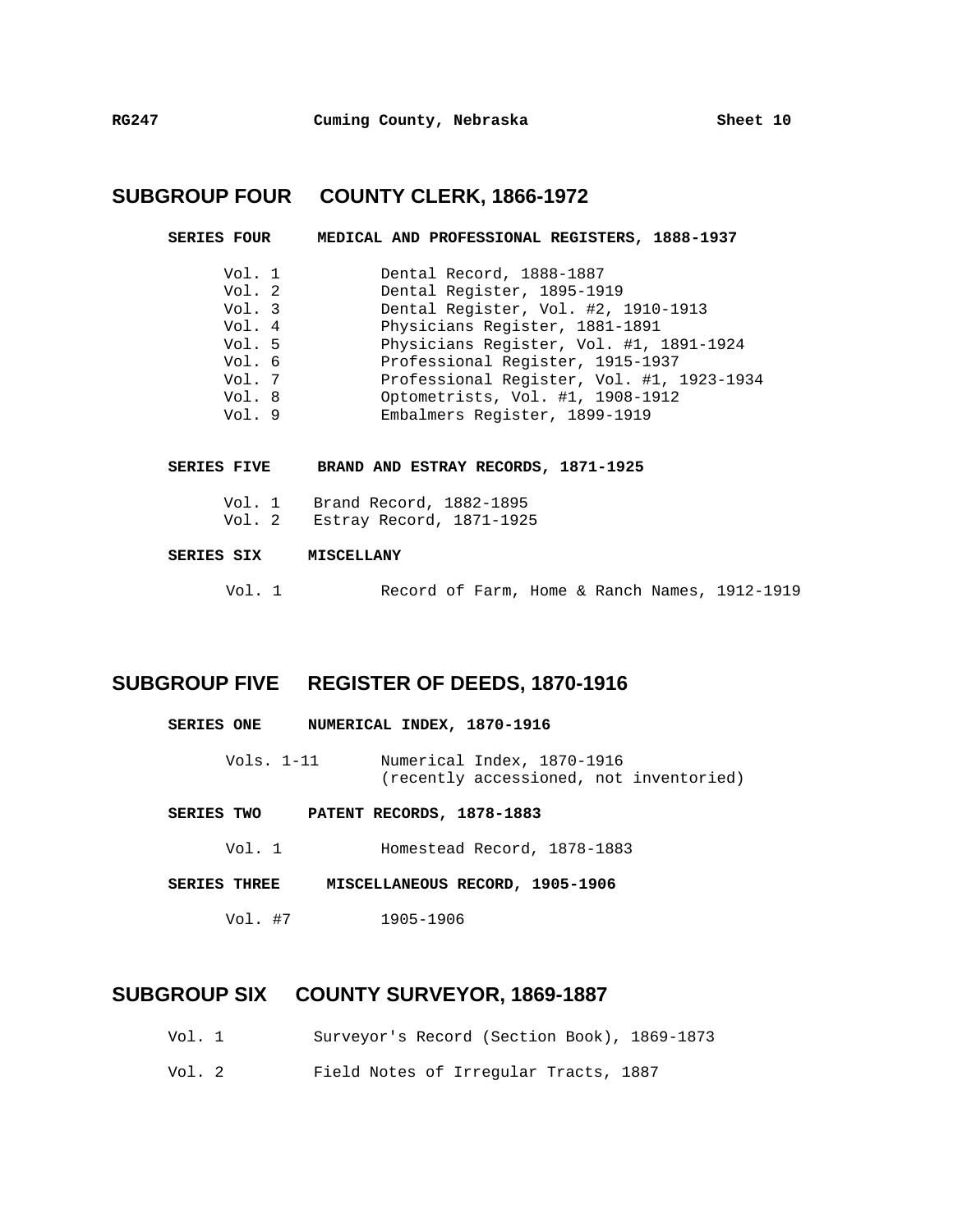#### **SERIES ONE PROBATE RECORDS, 1869-1916**

### **NOTE: Microfilm record for all probate begins after subseries five vol. inventory**

### **SS1 GENERAL INDEX TO PROBATE**

Vols. 1-2 General Index to Probate for Vols. A-E

Vol. 3 General Index to Probate thru #4129

### **SS2 PROBATE ENTRY BOOKS, 1871-1895**

Vol. 1 Entry Book, October 1871-1886 Vol. 2 Entry Book, 1886-1893 Vol. 3 Entry Book, 1887-1892 Entry Book, 1892-1895

#### **SS3 PROBATE ESTATE RECORDS, 1869-1895**

 Vol. 1 Estate Record, 1872-1893 Vol. 2 Estate Record, 1893-1895

#### **SS4 PROBATE DOCKETS, 1870-1916**

| Vol.    | 1              | Probate Docket, Vol. A |      |          | $(1870 - 1881)$ |
|---------|----------------|------------------------|------|----------|-----------------|
| Vol.    | $\overline{2}$ | Probate Docket, Vol.   |      | B        | (1881-1892)     |
| Vol. 3  |                | Probate Docket, Vol.   |      | C        | $(1892 - 1896)$ |
| Vol.    | 4              | Probate Docket, Vol.   |      | D        | $(1896 - 1897)$ |
| Vol.    | 5              | Probate Docket, Vol.   |      | Е        | $(1897 - 1898)$ |
| Vol.    | 6              | Probate Docket, Vol.   |      | F        | $(1898 - 1899)$ |
| Vol.    | 7              | Probate Docket, Vol.   |      | G        | $(1899 - 1900)$ |
| Vol.    | 8              | Probate Docket,        | Vol. | Н        | $(1900 - 1901)$ |
| Vol.    | 9              | Probate Docket,        | Vol. | I        | (1901–1902)     |
| Vol.    | 10             | Probate Docket, Vol.   |      | J        | (1902–1903)     |
| Vol.    | 11             | Probate Docket, Vol.   |      | Κ        | $(1903 - 1904)$ |
| Vol.    | 12             | Probate Docket, Vol.   |      | L        | $(1904 - 1905)$ |
| Vol.    | 13             | Probate Docket, Vol.   |      | М        | $(1905 - 1905)$ |
| Vol.    | 14             | Probate Docket, Vol.   |      | N        | $(1905 - 1906)$ |
| Vol.    | 15             | Probate Docket, Vol.   |      | $\Omega$ | $(1906 - 1907)$ |
| Vol.    | 16             | Probate Docket, Vol.   |      | Ρ        | (1907–1908)     |
| Vol.    | 17             | Probate Docket,        | Vol. | 0        | $(1908 - 1909)$ |
| Vol.    | 18             | Probate Docket, Vol.   |      | R        | $(1909 - 1910)$ |
| Vol.    | 19             | Probate Docket,        | Vol. | S        | $(1910 - 1911)$ |
| Vol.    | 20             | Probate Docket,        | Vol. | т        | (1911–1912)     |
| Vol. 21 |                | Probate Docket,        | Vol. | U        | (1912–1913)     |
| Vol.    | 22             | Probate Docket, Vol.   |      | V        | $(1913 - 1914)$ |
| Vol. 23 |                | Probate Docket, Vol.   |      | W        | $(1914 - 1915)$ |
| Vol.    | - 24           | Probate Docket, Vol.   |      | Χ        | $(1915 - 1916)$ |
| Vol.    | 25             | Probate Docket, Vol.   |      | Υ        | $(1916 - 1917)$ |
| Vol.    | 26             | Probate Docket, Vol.   |      | Ζ        | $(1917 - 1917)$ |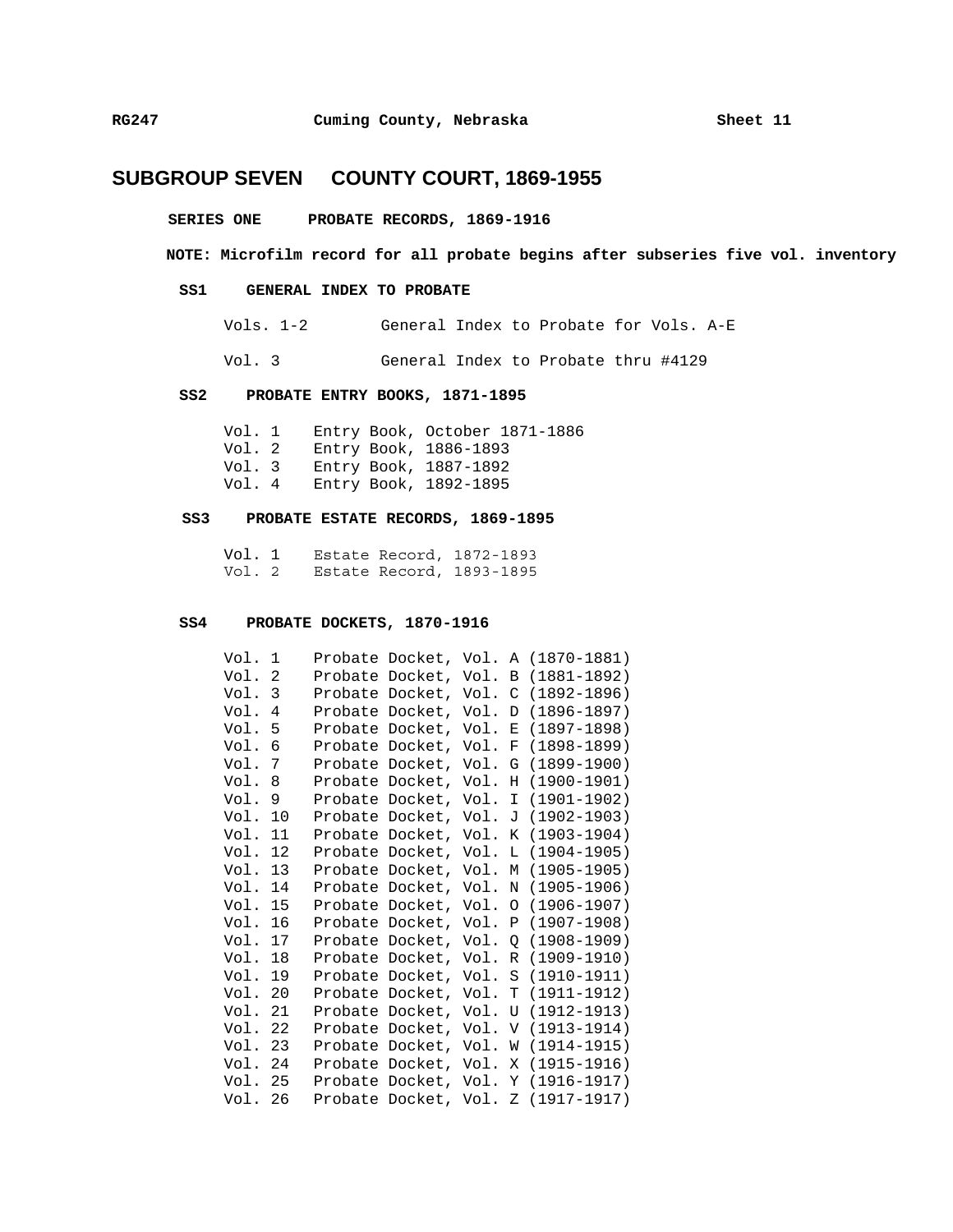### **SERIES ONE PROBATE RECORDS, 1869-1916**

#### **SS5 ADMINISTRATION RECORDS, 1881-1908**

| Vol. #1 | Will Record, Vol. B, 1882-1895                |
|---------|-----------------------------------------------|
| Vol. #2 | Letters of Guardianship, Vol. #2, 1890-1895   |
| Vol. #3 | Letters of Administration, Vol. #2, 1890-1895 |
| Vol. #4 | Bond Record, Vol. "A", County Court           |
|         | August 25, 1884 - Apr. 25, 1894               |
|         | (Appeal Bonds, Gdn., Adminis. bonds, etc.)    |
| Vol. #5 | Inventory/Appraisements, Vol. #1, 1881-1908   |
| Vol. #6 | Adminis./Guardianship Record Vol. #2          |
|         | February 15 thru May 4, 1886                  |
|         | (many pages intermittently blank)             |

**film** 

**SERIES ONE PROBATE RECORDS - MICROFILM RECORD** 

**NOTE: The probate records of Cuming County were microfilmed by the Genealogical Society of Utah in 1999. They are still in negative format until the Historical Society has the funds to duplicate the microfilm. The original records are still in storage at the K Street facility. See reference staff for access to these records.** 

| Roll #1<br>820 Expos. | Item #1, SS1 - General Index to Probate, Book #1<br>1870-1894     |
|-----------------------|-------------------------------------------------------------------|
| GSU Project           | thru                                                              |
| Negative              | Item #5, SS2 - Probate Entry Book (1886-1893)<br>Vol. #2, p.261   |
| Roll #2<br>855 Expos. | Item #1, SS2 - Probate Entry Book (1886-1893)<br>Vol. #2, p.261   |
| GSU Project           | thru                                                              |
| Negative              | Item #5, SS3 - Probate Estate Book (1893-1895)<br>Vol. $#2, p.17$ |
| Roll #3<br>842 Expos. | Item #1, SS3 - Probate Estate Book (1893-1895)<br>Vol. #2, p.17   |
| GSU Project           | thru                                                              |
| Negative              | Item #4, SS4 - Probate Docket (1892-1896)<br>Vol. C, p.313        |
| Roll #4<br>832 Expos. | Item #1, SS4 - Probate Dockets (1892-1896)<br>Vol. C, p.313       |
| GSU Project           | thru                                                              |
| Negative              | Item #4, SS4 - Probate Dockets (1898-1899)<br>Vol. F, p.45        |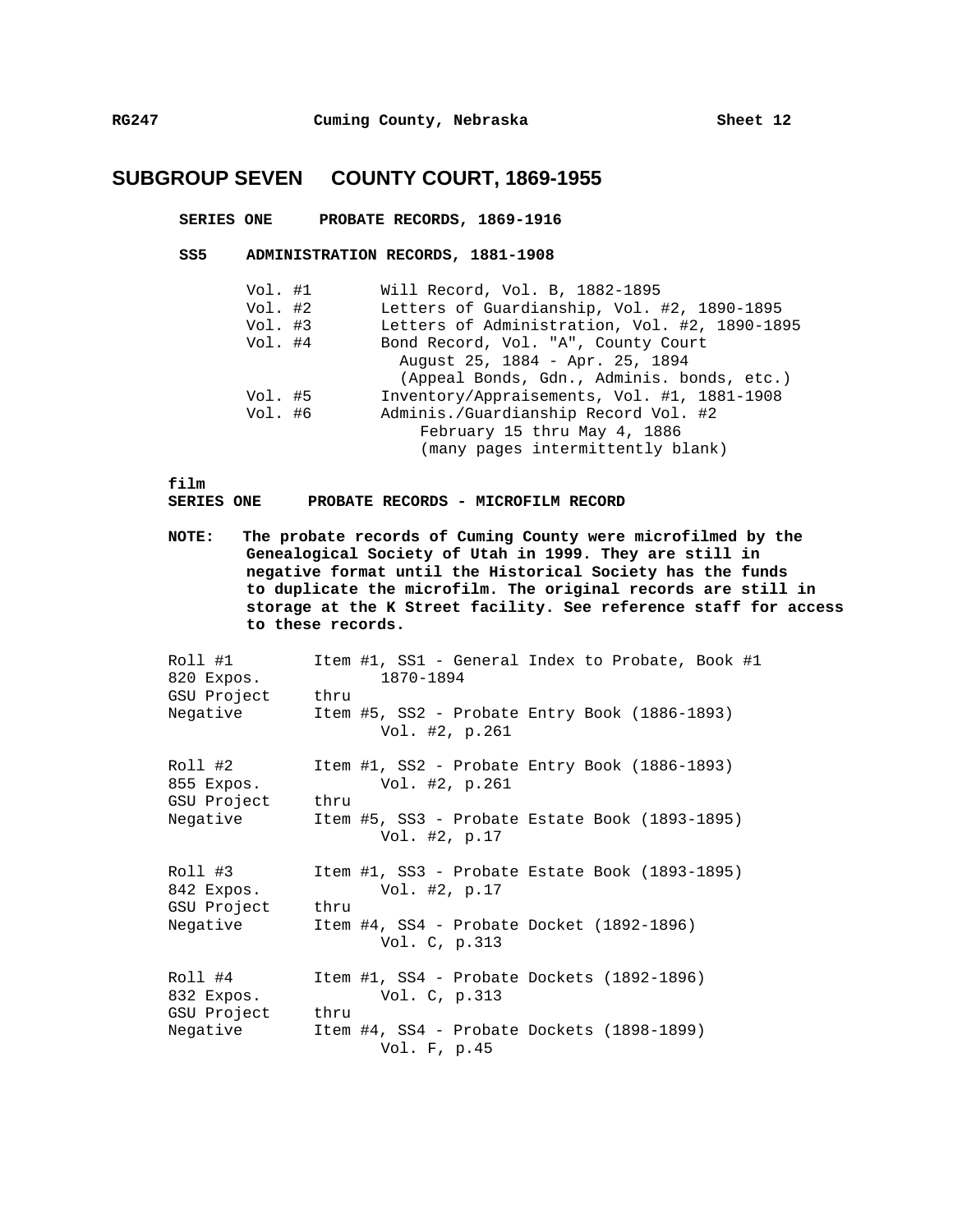| film<br><b>SERIES ONE</b>            |      | PROBATE RECORDS - MICROFILM RECORD |  |                                            |
|--------------------------------------|------|------------------------------------|--|--------------------------------------------|
| Roll #5<br>854 Expos.<br>GSU Project | thru | Vol. F, p.45                       |  | Item #1, SS4 - Probate Dockets (1898-1899) |
| Negative                             |      | Vol. H, p.415                      |  | Item #3, SS4 - Probate Dockets (1900-1901) |
| Roll #6<br>864 Expos.<br>GSU Project | thru | Vol. H, p.415                      |  | Item #1, SS4 - Probate Dockets (1900-1901) |
| Negative                             |      | Vol. K, p.141                      |  | Item #4, SS4 - Probate Dockets (1903-1904) |
| Roll #7<br>869 Expos.<br>GSU Project | thru | Vol. K, p.141                      |  | Item #1, SS4 - Probate Dockets (1903-1904) |
| Negative                             |      | Vol. M, p.593                      |  | Item #3, SS4 - Probate Dockets (1905-1905) |
| Roll #8<br>863 Expos.<br>GSU Project | thru | Vol. M, p.593                      |  | Item #1, SS4 - Probate Dockets (1905-1905) |
| Negative                             |      | Vol. P, p.281                      |  | Item #4, SS4 - Probate Dockets (1907-1908) |
| Roll #9<br>847 Expos.                |      | Vol. P, p.281                      |  | Item #1, SS4 - Probate Dockets (1907-1908) |
| GSU Project<br>Negative              | thru | Vol. R, p.525                      |  | Item #3, SS4 - Probate Dockets (1909-1910) |
| Roll #10<br>840 Expos.               |      | Vol. R, p. 525                     |  | Item #1, SS4 - Probate Dockets (1909-1910) |
| GSU Project<br>Negative              | thru | Vol. U, p.85                       |  | Item #4, SS4 - Probate Dockets (1912-1913) |
| Roll #11<br>842 Expos.               |      | Vol. U, p.85                       |  | Item #1, SS4 - Probate Dockets (1912-1913) |
| GSU Project<br>Negative              | thru | Vol. W, p.307                      |  | Item #3, SS4 - Probate Dockets (1914-1915) |
| Roll #12<br>841 Expos.               |      | Vol. W, p.307                      |  | Item #1, SS4 - Probate Dockets (1914-1915) |
| GSU Project<br>Negative              | thru | Vol. Y, p. 525                     |  | Item #3, SS4 - Probate Dockets (1916-1917) |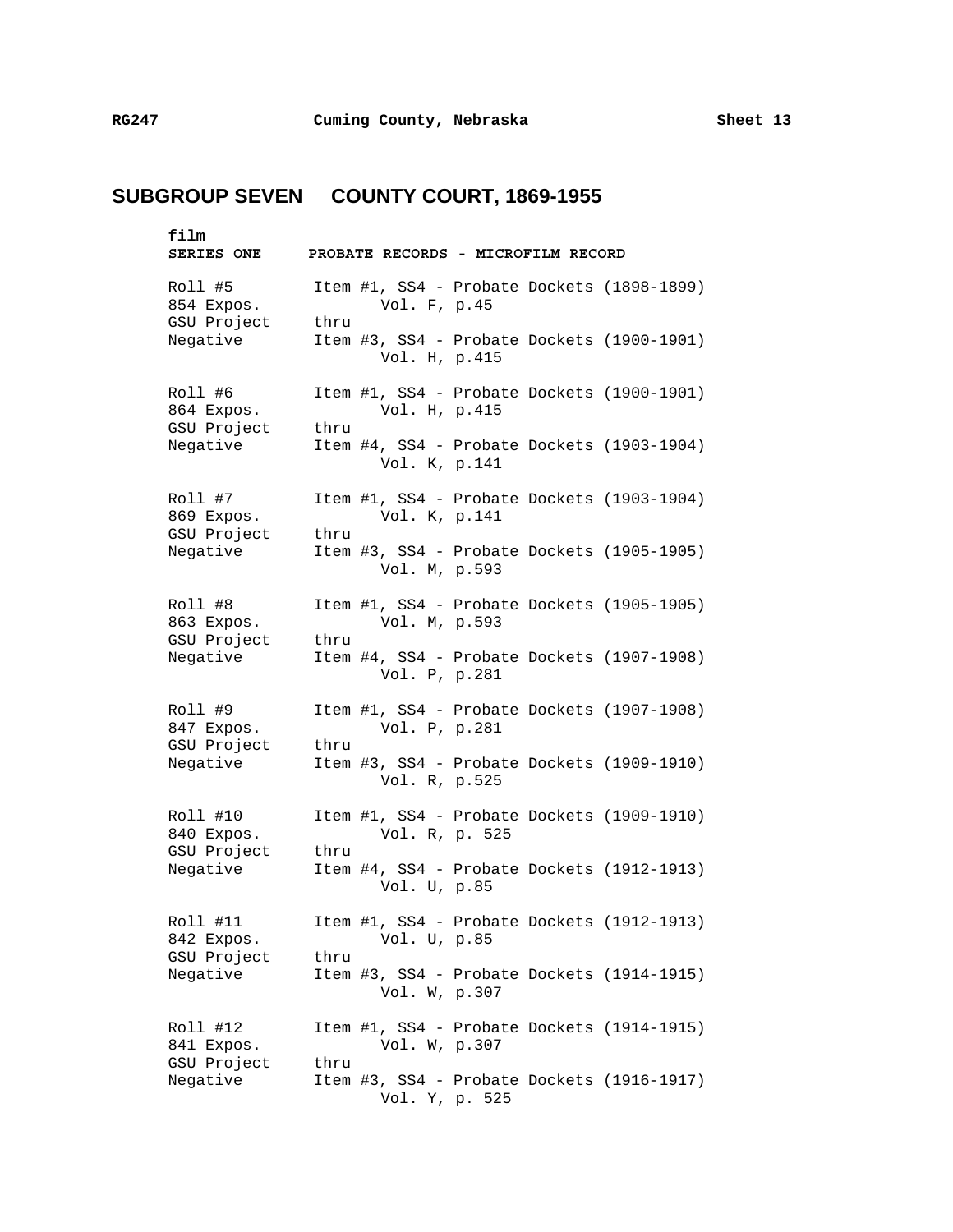| film<br><b>SERIES ONE</b>                         | PROBATE RECORDS - MICROFILM RECORD                                                                                                          |
|---------------------------------------------------|---------------------------------------------------------------------------------------------------------------------------------------------|
| Roll #13<br>828 Expos.<br>GSU Project<br>Negative | Item #3, SS4 - Probate Dockets (1916-1917)<br>Vol. Y, p. 525<br>thru<br>Item #6, SS5 - Probate Administration, Vol.#4                       |
|                                                   | Letters of Administration, Vol. 2 (1890-1895)                                                                                               |
| Roll #14<br>320 Expos.<br>GSU Project             | Item #1, SS5 - Probate Administration, Vol.#4 (cont)<br>Letters of Administration, Vol. 2 (1890-1895)<br>thru                               |
| Negative                                          | Item #2, SS5 - Probate Administration, Vol. #6<br>Inventories, Appraisals & Sales, Vol. 1 (1881-1908)                                       |
| <b>SERIES TWO</b>                                 | JUSTICE OF THE PEACE DOCKETS, 1874-1955                                                                                                     |
| SS1                                               | RECORDS NOT MICROFILMED:                                                                                                                    |
| WISNER PRECINCT                                   |                                                                                                                                             |
|                                                   | Vol. 1 Hale Perrine, Justice<br>p.1(11/22/1877)<br>thru<br>Joe W. Lafferty, Justice<br>p.129(5/10/1880)                                     |
| Vol. 2                                            | Civil and Criminal<br>$p.1$ (Oct. 22, 1887) - $p.65$ (12/19/1888)                                                                           |
| Vol. 3                                            | Joe W. Lafferty, Justice<br>$p.1$ (1/10/1889) - $p.292$ (11/8/1892)                                                                         |
| Vol. 4                                            | S. Lant, Justice<br>$p.2$ (Dec. 13, 1911) - $p.157$ (12/4/1916)<br>(loose) at end of volume:<br>$p.7$ (12/22/1916) - $p.231/2$ (11/10/1917) |
| Vol. 5                                            | F. E. Evans, Justice<br>$p.1$ (12/31/1913) - $p.159$ (4/21/1925)                                                                            |
| Vol. 6                                            | F. E. Evans, p.1 $(4/23/1925)$<br>thru<br>W. C. Craven, Justice, p.124 (2/5/1930)                                                           |
| Vol. 7                                            | W. C. Craven, p.1 $(7/31/1930)$<br>thru<br>E. A. MacDonald, Justice, p.143 (3/5/1936)                                                       |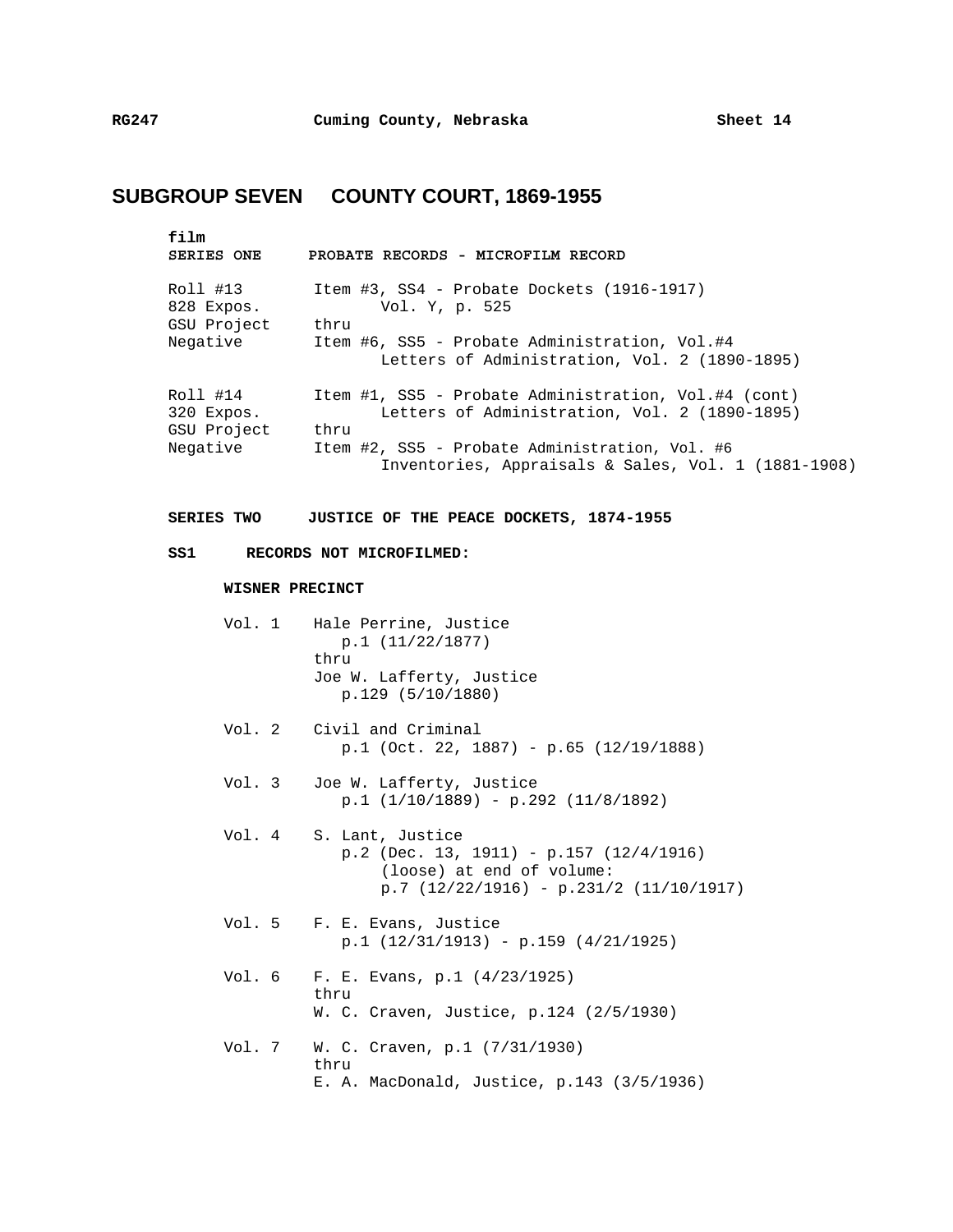**RG247 Cuming County, Nebraska Sheet 15 SUBGROUP SEVEN COUNTY COURT (cont) SERIES ONE JUSTICE OF THE PEACE DOCKETS (cont) WISNER PRECINCT (cont) Vol. 8 (#1), Mar. 16, 1936 - (#150), Oct. 10, 1941 Vol. 9 (#1), May 14, 1941 - (#133), June 6, 1949 WEST POINT PRECINCT Vol. 1 E. Briggs, Justice p.1 (1/25/1881) - p.233 (5/24/1884) Vol. 2 E. Briggs, Justice p.1 (1/24/1883) thru John Meyer, Justice p.33 (2/14/1885) Vol. 3 S. S. Kloke, Justice November 1885 - September 25, 1889 JUSTICE BUSINESS IN COUNTY COURT Vol. 1 E. N. Sweet, Probate Judge p.1 (12/5/1874) - p.137 (5/21/1875) Vol. 2 E. N. Sweet, Probate Judge p.1 (5/24/1875) - p.302 (12/28/1877) Vol. 3 Justice Docket #1 #88 (9/20/1940) - #335 (11/22/1955) RECORDS ON MICROFILM: film SERIES ONE JUSTICE OF THE PEACE DOCKETS, 1871-1908 SS2 JUSTICE BUSINESS IN COUNTY COURT Vol. 1 Justice Docket, E. N. Sweet (Probate Judge) p.1 (10/4/1871) - p.226 (7/3/1874) Vol. 2 Justice Docket, E. N. Sweet (Probate Judge) p.1 (7/9/1874) - p.134 (12/4/1874) NOTE: Continued w/ volumes not on microfilm Vols. #1 & 2 Vol. 3 Civil Docket, E. N. Sweet (Probate Judge) p.1 (1/15/1874) - p.263 (11/30/1877) Vol. 4 Justice Docket, D. S. Crawford, Co. Judge Civil & Criminal docket p.1 (1/5/1878) - p.188 (2/1/1881)**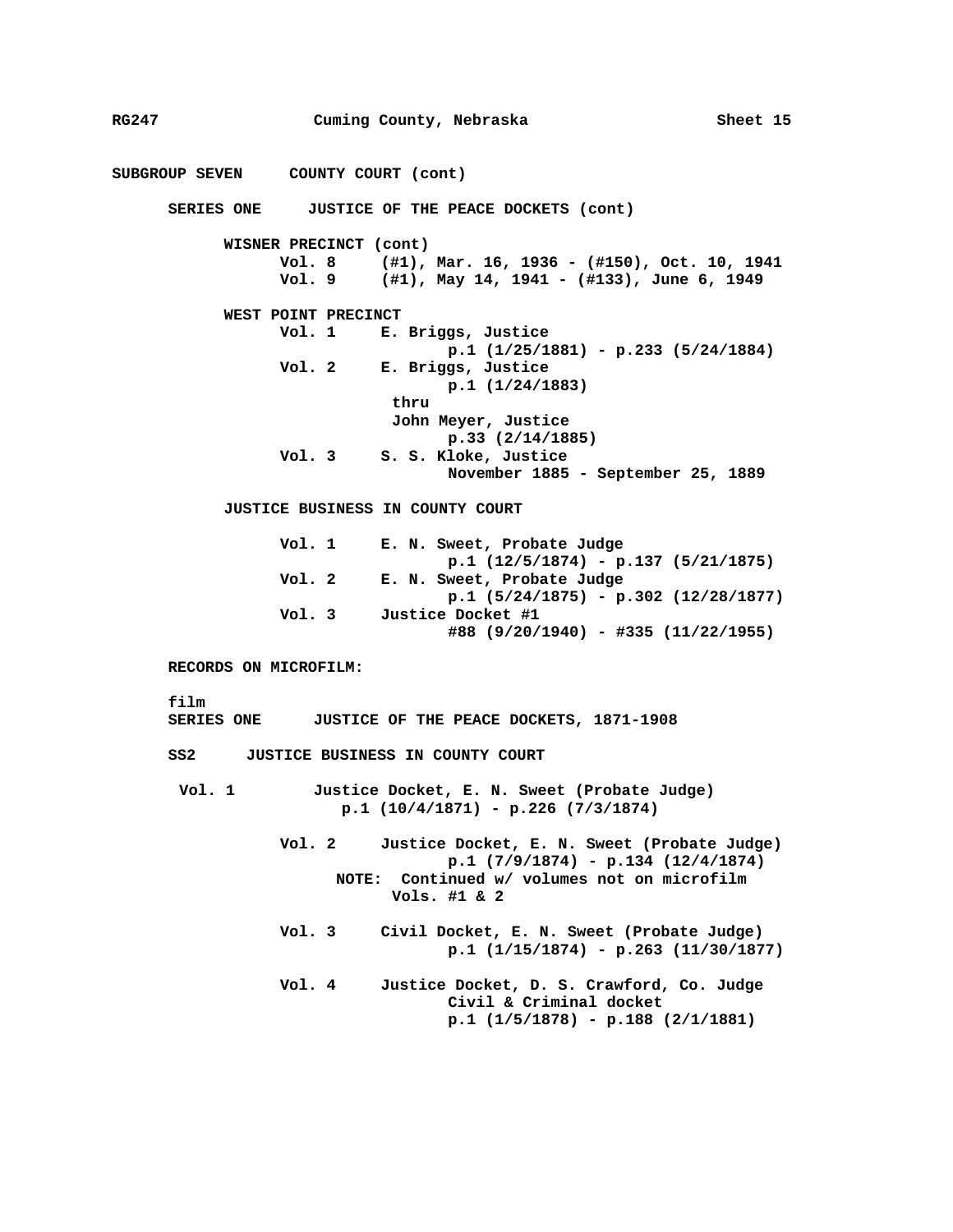| RG247          |                                    | Cuming County, Nebraska                                                                                                                                                                                                                                                                                                                                                                    | Sheet 16 |  |
|----------------|------------------------------------|--------------------------------------------------------------------------------------------------------------------------------------------------------------------------------------------------------------------------------------------------------------------------------------------------------------------------------------------------------------------------------------------|----------|--|
|                | SUBGROUP SEVEN COUNTY COURT (cont) |                                                                                                                                                                                                                                                                                                                                                                                            |          |  |
| film<br>SERIES |                                    | JUSTICE OF THE PEACE DOCKETS (cont)                                                                                                                                                                                                                                                                                                                                                        |          |  |
|                | Vol. $#4$ (cont)                   | E. Briggs (Co. Judge)<br>p.189 (#185), Apr. 6, 1881 thru<br>p.256 (#229), Jan. 3, 1882<br>F. A. Mewis (Co. Judge)<br>$p.257$ (#230), Jan. 6, 1882 thru<br>p.305, August 6, 1882                                                                                                                                                                                                            |          |  |
|                | Vol. #5                            | Justice Docket County Court<br>F. A. Mewis (Co. Judge)<br>p.1 (Aug. 4, 1882) thru<br>p.393 (Dec. 30, 1885)<br>Wilbur F. Bryant (Co. Judge)<br>p.394 (Jan. 11, 1886) thru<br>p.435 (March 18, 1886)<br>$p.435$ (Index, A-Z)                                                                                                                                                                 |          |  |
|                | Vol. #6                            | Justice Docket County Court<br>Index A-Z<br>Wilbur F. Bryant (Co. Judge)<br>p.1 (Mar. 19, 1886) thru<br>p.157 (Dec. 19, 1887)<br>H. D. Readinger (Co. Judge)<br>p.158 (Jan. 7, 1888) thru<br>p.265 (#104), Dec. 27, 1889<br>Franklin Manning (Co. Judge)<br>p.266 (Jan. 7, 1890) thru<br>p.287 (Oct. 18, 1890)                                                                             |          |  |
|                | Vol. #7                            | Justice Docket County Court<br>Index A-Z<br>Franklin Manning (Co. Judge)<br>p.1 (Nov. 14, 1890) thru<br>$p.117$ (Nov. 12, 1895)<br>P. F. O'Sullivan (Co. Judge)<br>p.118 (Feb. 18, 1896) thru<br>p.143 (Aug. 19, 1897)<br>S. S. Kloke (Co. Judge)<br>p.144 (Jan. 18, 1898) thru<br>p.241 (Dec. 15, 1903)<br>Louis Dewald (Co. Judge)<br>p.242 (Jan. 13, 1904) thru<br>p.319 (July 3, 1908) |          |  |

**NOTE: Microfilm Record for Vols. 1-7 begins on next page**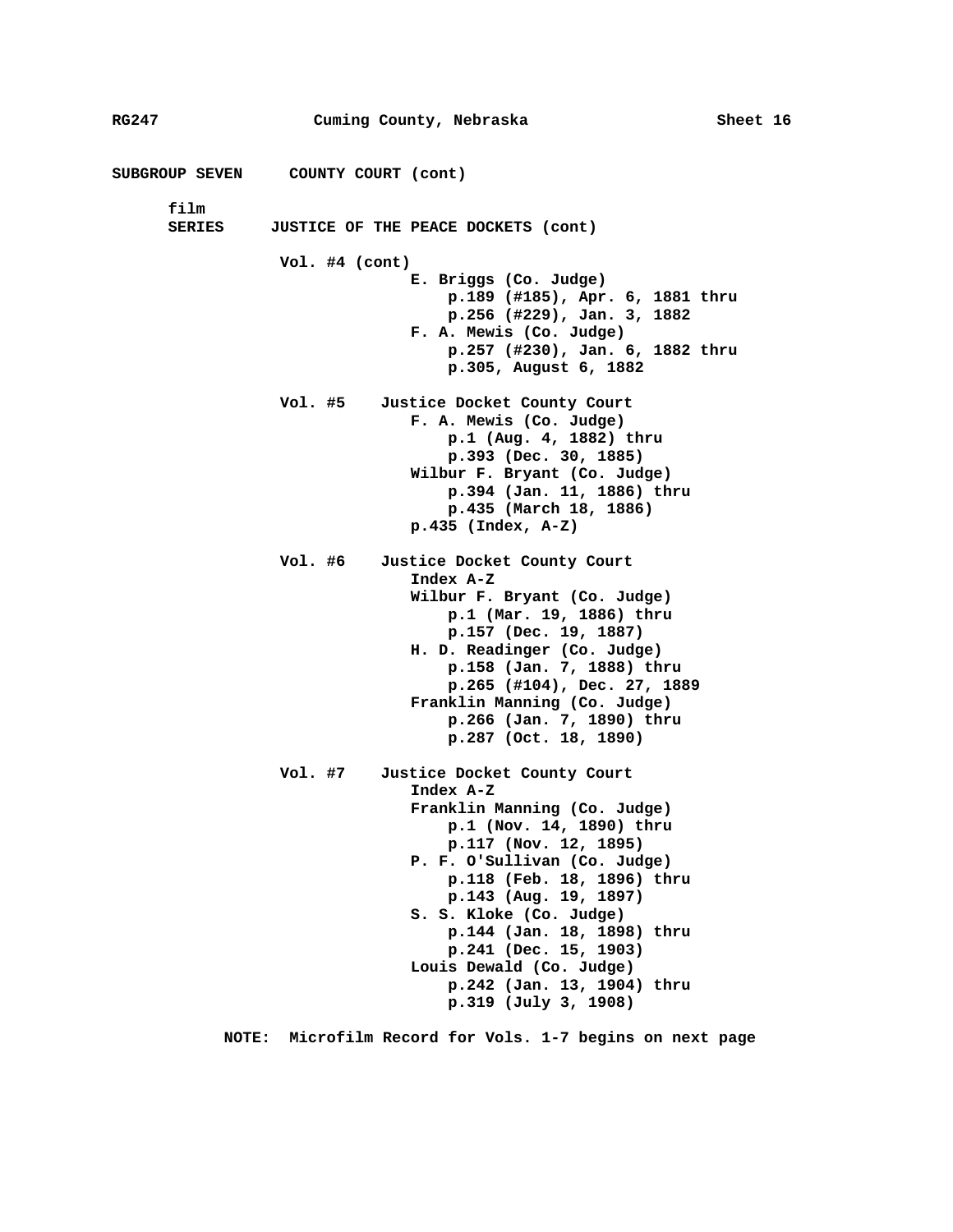| SUBGROUP SEVEN      COUNTY COURT (cont)                                                                                                                                                                                                                          |
|------------------------------------------------------------------------------------------------------------------------------------------------------------------------------------------------------------------------------------------------------------------|
|                                                                                                                                                                                                                                                                  |
| film<br>SERIES ONE JUSTICE OF THE PEACE DOCKETS - MICROFILM RECORD                                                                                                                                                                                               |
| Roll 1<br>Justice Docket, County Court<br>Vol. #1, E. N. Sweet, Judge<br>858 Expos.<br>1716 pp.<br>p.1 (October 4, 1871)<br>#01707<br>thru<br>Justice Docket, County Court<br>Vol. #4, D. S. Crawford, Judge<br>p.112 (September 1, 1879)                        |
| NOTE: Vol. #2 begins at frame #255<br>NOTE: Vol. #3 begins at frame #408<br>NOTE: Vol. #4 begins at frame #720                                                                                                                                                   |
| Roll 2<br>Justice Docket, County Court<br>Vol. #4 (cont), D. S. Crawford, Judge<br>802 Expos.<br>p.113 (September 9, 1879)<br>$1604$ pp.<br>#01708<br>thru<br>Justice Docket, County Court<br>Vol. #6, Franklin Manning, Judge<br>p.435 (March 18, 1886) & Index |
| NOTE: Vol. #5 begins at frame #217<br>NOTE: Vol. #6 begins at frame #470                                                                                                                                                                                         |
| Roll 3<br>Justice Docket, County Court<br>Vol. #7, Index A-Z<br>354 Expos.<br>Franklin Manning, Judge<br>687 pp.<br>#01709<br>thru<br>Justice Docket, County Court<br>Vol. #7, Louis Dewald, Judge<br>$p.319$ (July 3, 1908)                                     |
| film<br>JUDGE'S DOCKETS, 1875-1921<br><b>SERIES THREE</b>                                                                                                                                                                                                        |
| NOTE: See Justice Dockets, County Court, for cases<br>referred to in these dockets                                                                                                                                                                               |
| Vol. 1<br>(Vol. #8 on microfilm)<br>Judge's Docket, County Court<br>Index, $A-Z$<br>E. N. Sweet, County Judge<br>p.1 $(4/17/1875)$ - p.229 $(12/15/1877)$<br>D. S. Crawford, County Judge<br>p.230 (11/27/1877) thru<br>$p.356$ $(10/14/1879 - 4/27/1880)$       |

**RG247 Cuming County, Nebraska Sheet 17**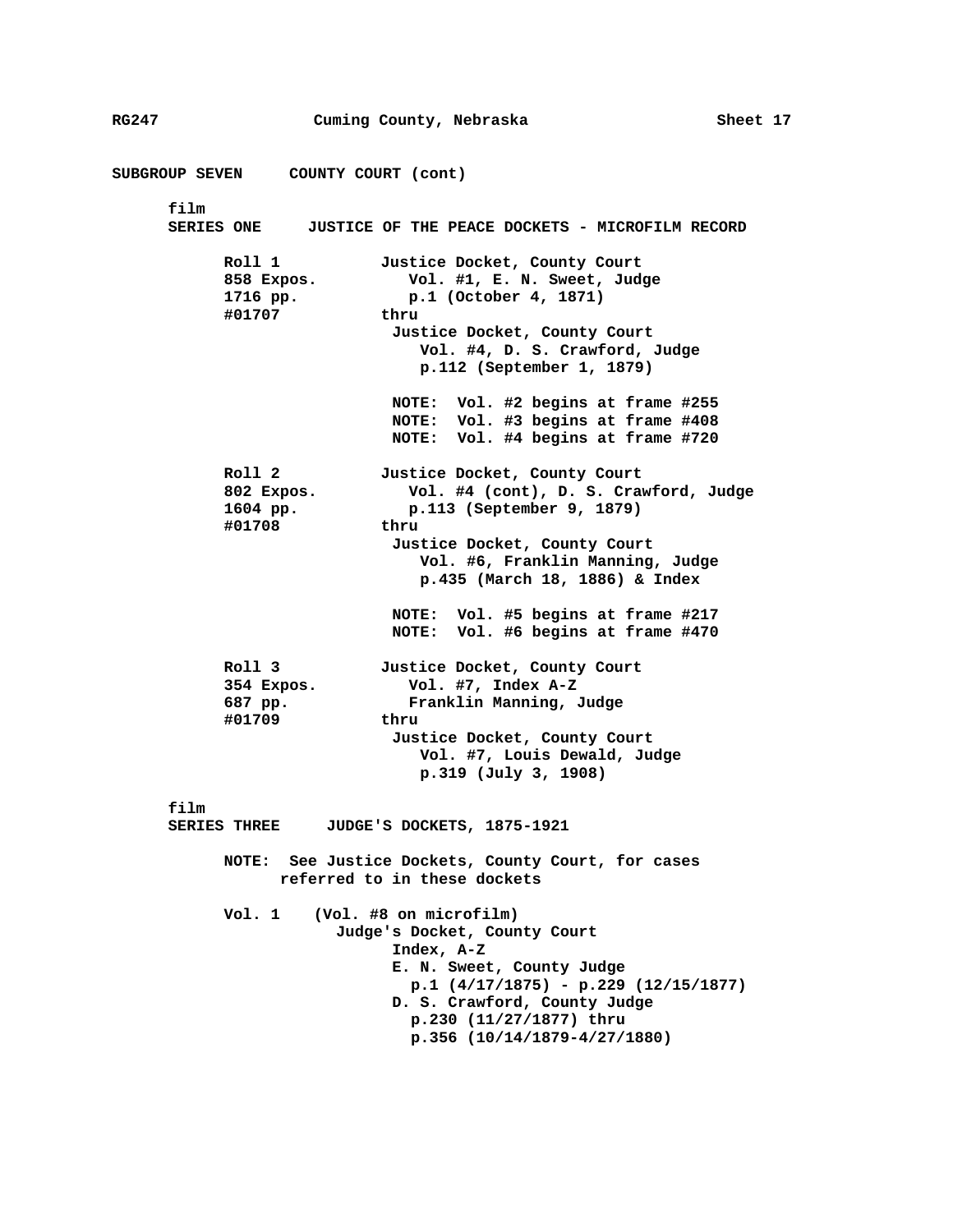```
RG247 Cuming County, Nebraska Sheet 18 
SUBGROUP SEVEN COUNTY COURT 
      film 
      SERIES TWO JUDGE'S DOCKETS, 1875-1921 
            Vol. 2 (Vol. #9 on microfilm) 
                        Judge's Docket, County Court 
                              Index, A-Z 
                              D. S. Crawford, County Judge 
                                 p.1 (12/17/1879) thru 
                                 p.32 (1/19/1881-2/1/1883) 
                              E. Briggs, County Judge 
                                 p.33 (1/8-4/15/1881) thru 
                                 p.49 (12/9/1881) 
                              F. A. Mewis, County Judge 
                                 p.49 (12/27/1881) thru 
                                 p.135 (12/12/1885) 
                              Wilbur F. Bryant, County Judge 
                                 p.136 (1/25/1886) thru p.333 (1/3/1887) 
                              NOTE: No page numbers 330 or 332. Judge 
                              entered these numbers in error. Page 333 
                              continues p.331 and page 331 continues p.329 
                              pp.317-333 West Point Mfg. Co. vs. Trexler 
                              and Dodendorf continued to volume #3 (10) 
            Vol. 3 (Vol. #10 on microfilm) 
                        Judge's Docket, County Court 
                              Wilbur F. Bryant, County Judge 
                                 p.1 (1/3/1887) cont. from vol. #2 
                                 thru 
                                 p.35 (12/19/1887) 
                              H. D. Readinger, County Judge 
                                 p.37 (1/11/1888) thru p.111 (1/7/1890) 
                              Franklin Manning, County Judge 
                                 p.110 (1/13/1890) thru p.262 (1/6/1896) 
                              P. F. O'Sullivan, County Judge 
                                 p.262 (2/3/1896) thru p.313 (1/4/1898) 
                              S. S. Kloke, County Judge 
                                 p.313 (1/10/1898) thru p.317 (2/7/1898) 
            Vol. 4 (Vol. #11 on microfilm) 
                        Judge's Docket, County Court 
                              S. S. Kloke, County Judge 
                                       p.1 (1/11/1898) thru p.67 (12/7/1903) 
                              Louis Dewald, County Judge 
                                 p.67 (1/4/1904) thru p.318 (2/21/1921) 
            NOTE: Microfilm Record for Volumes 1-4 (8-11) begins 
                  on next page.
```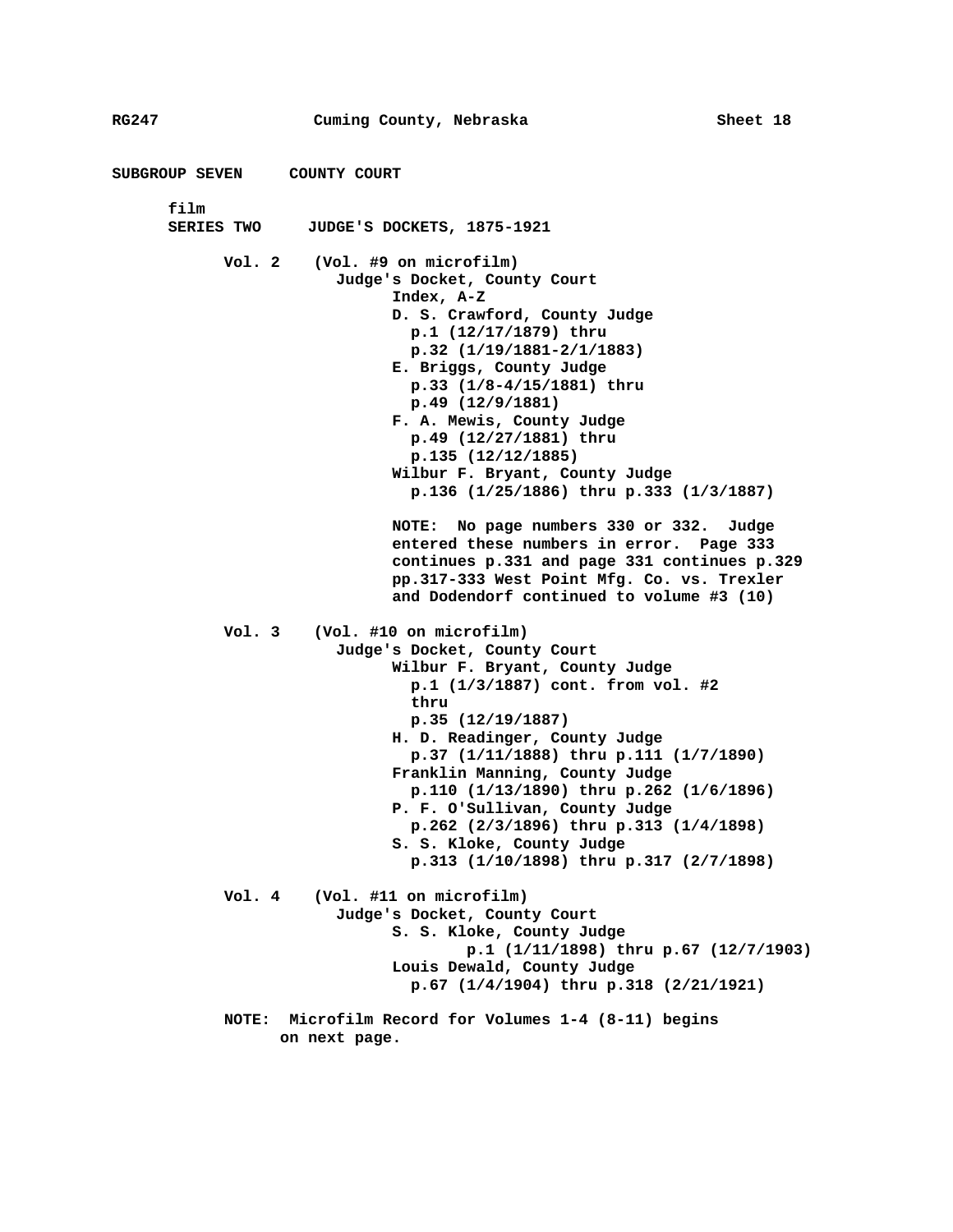**SUBGROUP SEVEN COUNTY COURT (cont) film SERIES TWO JUDGE'S DOCKETS - MICROFILM RECORD Roll #3 Judge's Docket, Vol. #1 (#8) fr. #355 E. N. Sweet, County Judge 462 Expos. p.1 (April 17, 1875) 945 pp. thru #01709 Judge's Docket, Vol. #2 (#9) Wilbur F. Bryant, Judge p.231 (October 20, 1886) NOTE: Vol. #1 begins at frame #355 NOTE: Vol. #2 begins at frame #561 Roll #4 Judge's Docket, Vol. #2 (#9) cont. 765 Expos. Wilbur F. Bryant, Judge 1530 pp. p.232 (October 1886) #01710 thru Judge's Docket, Vol. #4 (#11) Louis Dewald, Judge p.319 (February 21, 1921) NOTE: Vol. #3 begins at frame #113 NOTE: Vol. #4 begins at frame #43 SUBGROUP SEVEN COUNTY COURT (cont) SERIES FOUR MUNICIPAL POLICE COURT DOCKETS, 1911-1951 Vol. 1 Wisner Police Court, Apr. 7, 1911 - May 26, 1930 Vol. 2 Wisner Police Court Criminal Docket & Index p.1 (May 31, 1930) - p.160 (Nov. 19, 1945) Vol. 3 Wisner Police Court Criminal Docket p.1 (#3), Nov. 19, 1945 - p.160 (#154) 10/13/1951 SUBGROUP EIGHT DISTRICT COURT, 1868-1977 film SERIES ONE NATURALIZATION RECORDS, 1866-1930 Vol. A General Index to Naturalizations in Court Journals Vol. 1 Naturalization Record A-1, 1868-1885 Declarations of Intention & Final Papers Indexed at beginning of Volume #2 NOTE: Referred to in card index as Vol. 1-2 & A-1 Vol. 2 Naturalization Record Vol. #2, 1867-1891** 

**RG247 Cuming County, Nebraska Sheet 19**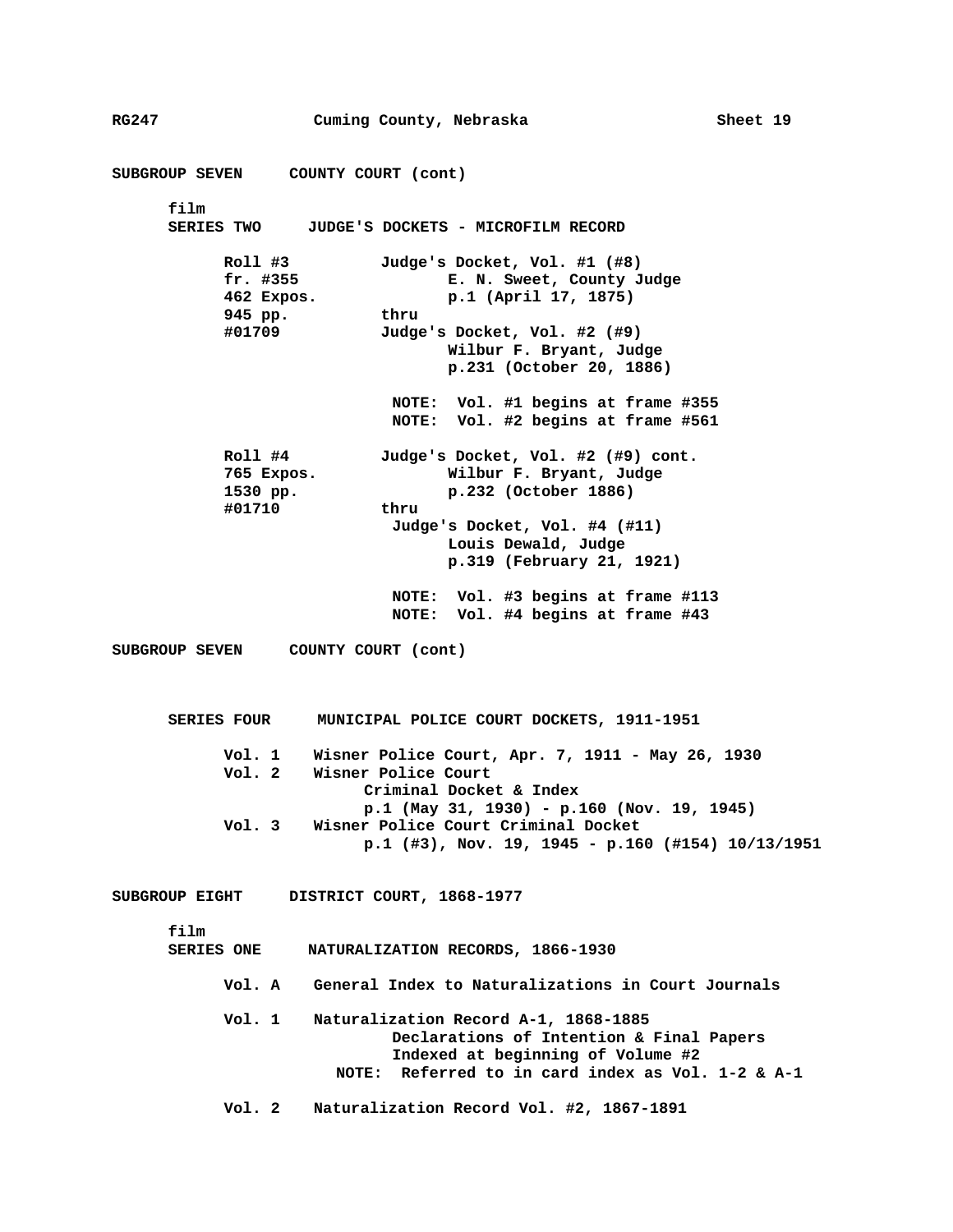**Declarations of Intention Index includes entries for Vol. #1, Vol. #2, and District Court Journals. Index is incomplete, some names missed. Last Document dated 1867, filed in 1908.** 

- **Vol. 3 Naturalization Record Vol. 3 Declarations of Intention October 23, 1888 - Dec. 28, 1901**
- **Vol. 4 Declarations of Intention filed in District Court**
- **(Boxes 1-2) Filed A-Z, 1867-1901 Cuming County and other district courts.** 
	- **Roll #7 on microfilm NOTE: Tichota, Wencel, filed out of order and located after filming "T" Declarations, can be found microfilmed following Vol. #13 (B-2) on microfilm.**
- **Vol. 5 Naturalization Record Vol. 4 January 8, 1902 - p.26 (October 29, 1903) NOTE: pp. 27-640 are blank**
- **Vol. 6 Naturalization Record Vol. 5 June 3, 1903 - September 26, 1906**
- **Vol. 7 Declarations of Intention, Vol. #1 #1 (10/17/1906) - #100 (5/22/1909)**
- **Vol. 8 Declarations of Intention, Vol. #2 #101 (7/10/1909) - #400 (12/31/1918)**
- **Vol. 9 Declarations of Intention, Vol. #3 #401 (1/13/1919) - #595 (6/27/1929)**
- **Vol. 10 Declarations of Intention, Vol. #4 #596 (1/23/1930) - #598 (2/20/1930)**
- **Vol. 11 Naturalization Record, Vol. A Final Papers January 22, 1900 - February 11, 1903 NOTE: pp.44-52 have entries dated in range of February 1876 thru January 1902**
- **Vol. 12 Naturalization Record, Vol. B Petition & Record #6 (Sept. 26, 1903) - #229 (Sept. 17, 1906)**
- **Vol. 13 Naturalization Record, Vol. B-2 Petition & Record #230 (Sept 17, 1906) - #349 (Sept 18, 1906)** 
	- **NOTE: Correction follows this volume. Loose Declaration "Tichota, Wencel, 1881" filed out of order was microfilmed as correction**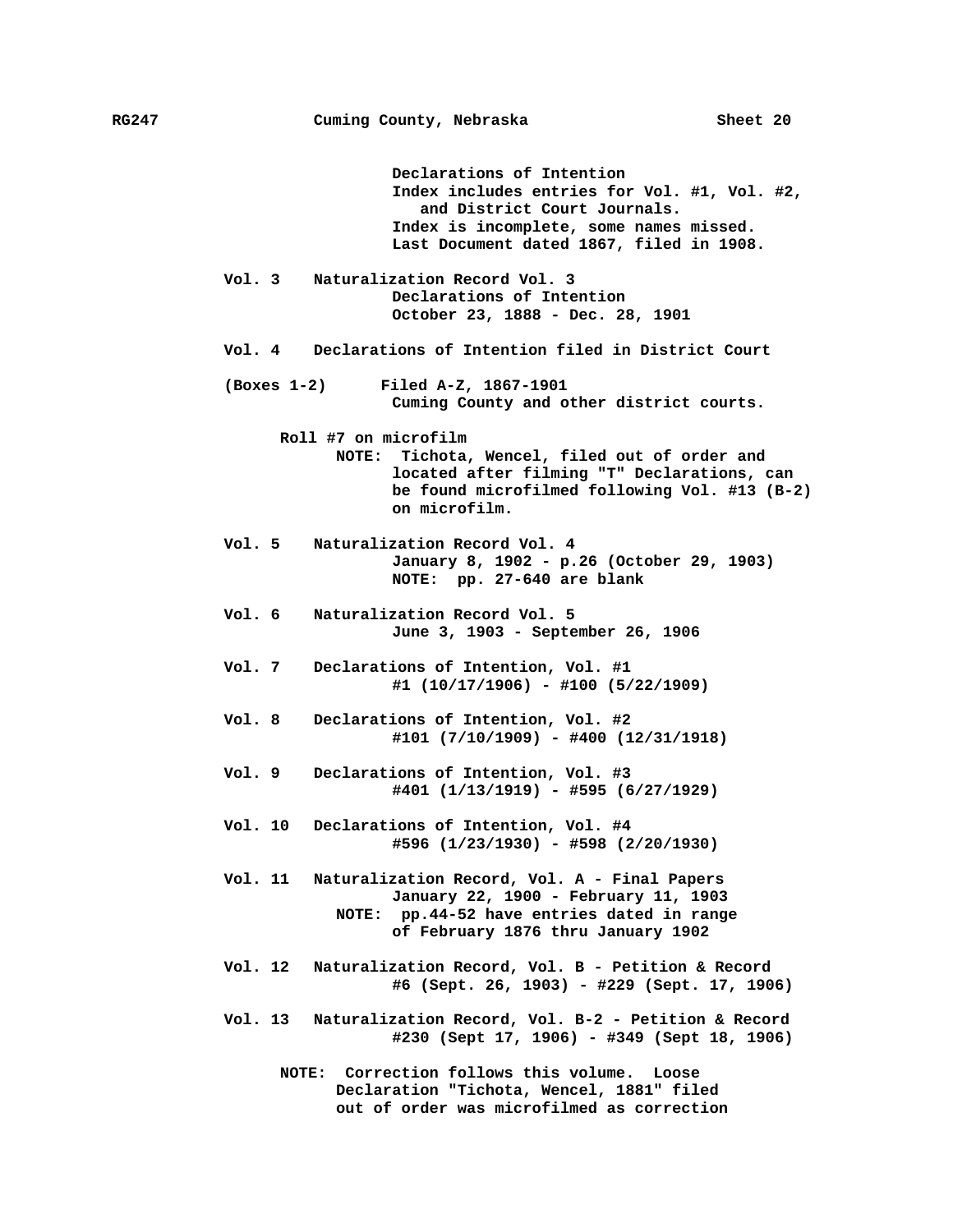**following this volume.** 

**Vol. 12-13 Supplements (Boxes 3-4) Petitions for Naturalization, 1903-1906 #1 (Sept. 23, 1903) - #357 (Sept 18, 1906)** 

- **NOTE: These petitions relate to petitions in Vols. 12 & 13 above. They may contain duplicate information. Numbers for these petitions are written at the top of the pages of volumes 12 & 13. The loose papers were microfilmed with their corresponding petitions in vols. B & B-2.**
- **Vol. 14 Naturalization Record, Vol. C Final Papers September 23, 1903 - September 18, 1906 NOTE: pp.378-456 are blank**
- **Vol. 15 Petition & Record, Vol. #1 #1 (Oct. 10, 1906) - #50 (June 6, 1909)**
- **Vol. 16 Petition & Record, Vol. #2 #51 (June 12, 1909) - #150 (July 21, 1915)**
- **Vol. 17 Petition & Record, Vol. #3 #151 (July 26, 1915) - #250 (Sept. 17, 1920)**
- **Vol. 18 Petition & Record, Vol. #4 #251 (Oct. 2, 1920) - #350 (Sept 10, 1928)**
- **Vol. 19 Petition & Record, Vol. #5 #351 (Sept 11, 1928) - #362 (June 15, 1929)**

**Box 5** 

- **Vol. 20 Certificates of Naturalization U.S. Dept. of Commerce & Labor vol. #892 #8911 (Jan. 14, 1907) - #8920 (Sept 9, 1907)** 
	- **Vol. 21 Certificates of Naturalization U.S. Dept of Commerce & Labor vol. #2909 #29081 (May 18, 1908) - #29090 (Feb. 1, 1909)**
	- **Vol. 22 Certificates of Naturalization U.S. Dept of Commerce & Labor vol. #5190 #103891 (Feb. 1, 1909) - #103900 (May 10, 1909)**
	- **Vol. 23 Certificates of Naturalization U.S. Dept of Commerce & Labor vol. #3658 #46426 (Sept 15, 1909) - #46450 (Jan. 30, 1911)**
	- **Vol. 24 Certificates of Naturalization MISSING**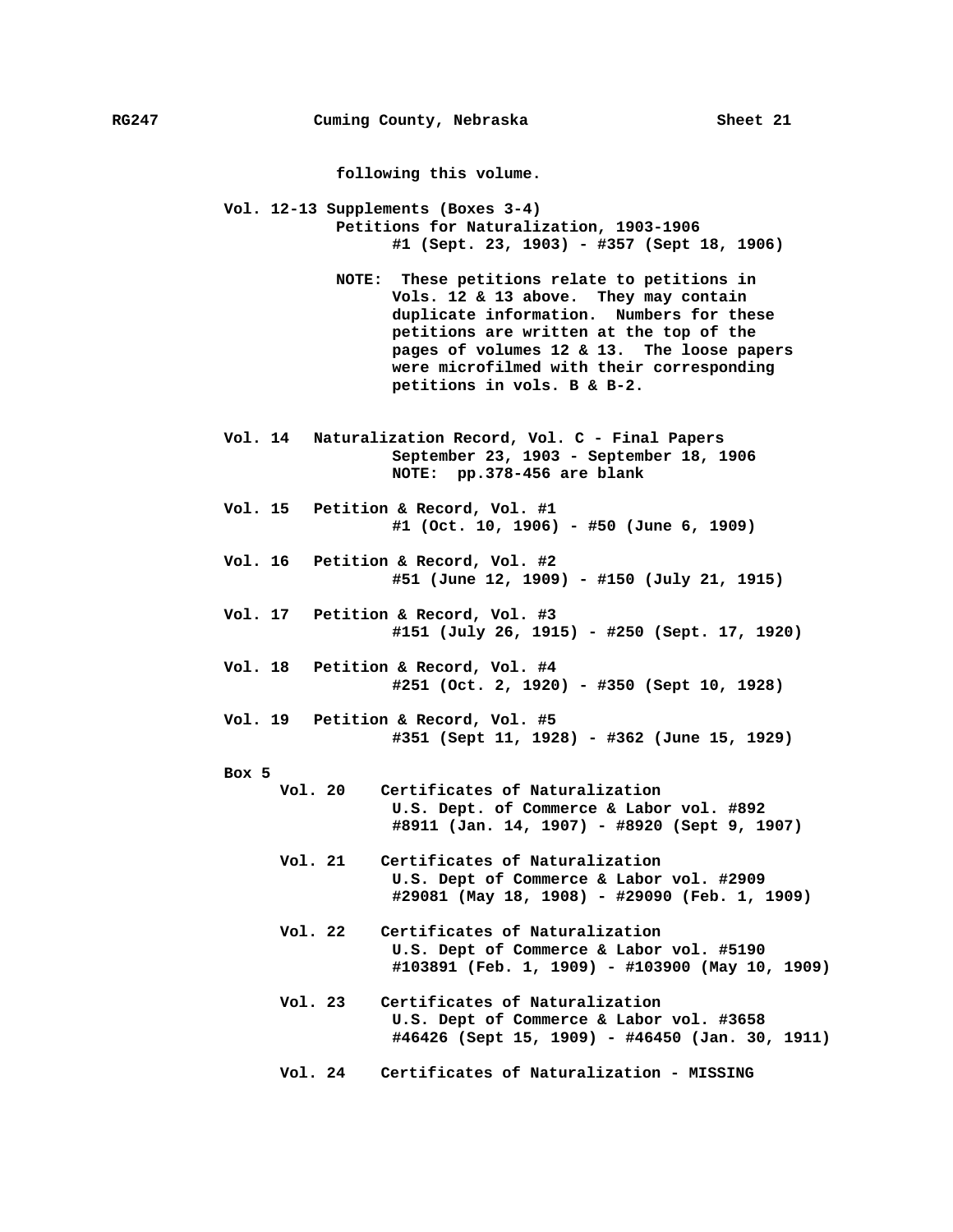**#167751 (2/01/1911) - #167775 (3/17/1913)** 

- **Vol. 25 Certificates of Naturalization U.S. Dept of Commerce & Labor vol. #11190 #315726 (11/12/1913) - #315749 (3/9/1914)**
- **Vol. 26 Certificates of Naturalization MISSING #450876 (3/09/1914) - #450900 (11/15/1916)**
- **Vol. 27 Certificates of Naturalization U.S. Dept of Labor vol. #20768 #731176 (11/15/1916) - #731200 (9/20/1919)**
- **Vol. 28 Certificates of Naturalization U.S. Dept of Labor vol. #20990 #736726 (9/20/1919) - #736750 (4/7/1921)**
- **Vol. 29 Certificates of Naturalization U.S. Dept of Labor vol. #31950 #1256351 (4/7/1921) - #1256375 (9/22/1921)**
- **Vol. 30 Certificates of Naturalization U.S. Dept of Labor vol. #40273 #1645601 (9/22/1921) - #1645650 (3/9/1925)**
- **Vol. 31 Certificates of Naturalization U.S. Dept of Labor vol. #42779 #1767701 (3/9/1925) - #1767725 (3/12/1928)**
- **NOTE: Naturalization Certificates, 1928-1930 can be found attached to Petition & Record.**

**film** 

#### **SERIES ONE MICROFILM RECORD MP4165**

**Rolls 1-2 Card Index to Naturalizations Microfilmed by Records Management for the Archives under MP4165 in May of 1993.** 

> **NOTE: The card index is incomplete for early declarations of intention and naturalizations of Cuming County. Also, names have been missed in the indexes at beginning of volumes. Patrons are advised to check all available records thoroughly for persons believed to have taken out papers in Cuming County.**

| Roll #1-Index<br>#26,113 | Card Index, A-M |  |
|--------------------------|-----------------|--|
| Roll #2-Index<br>#26,114 | Card Index, N-Z |  |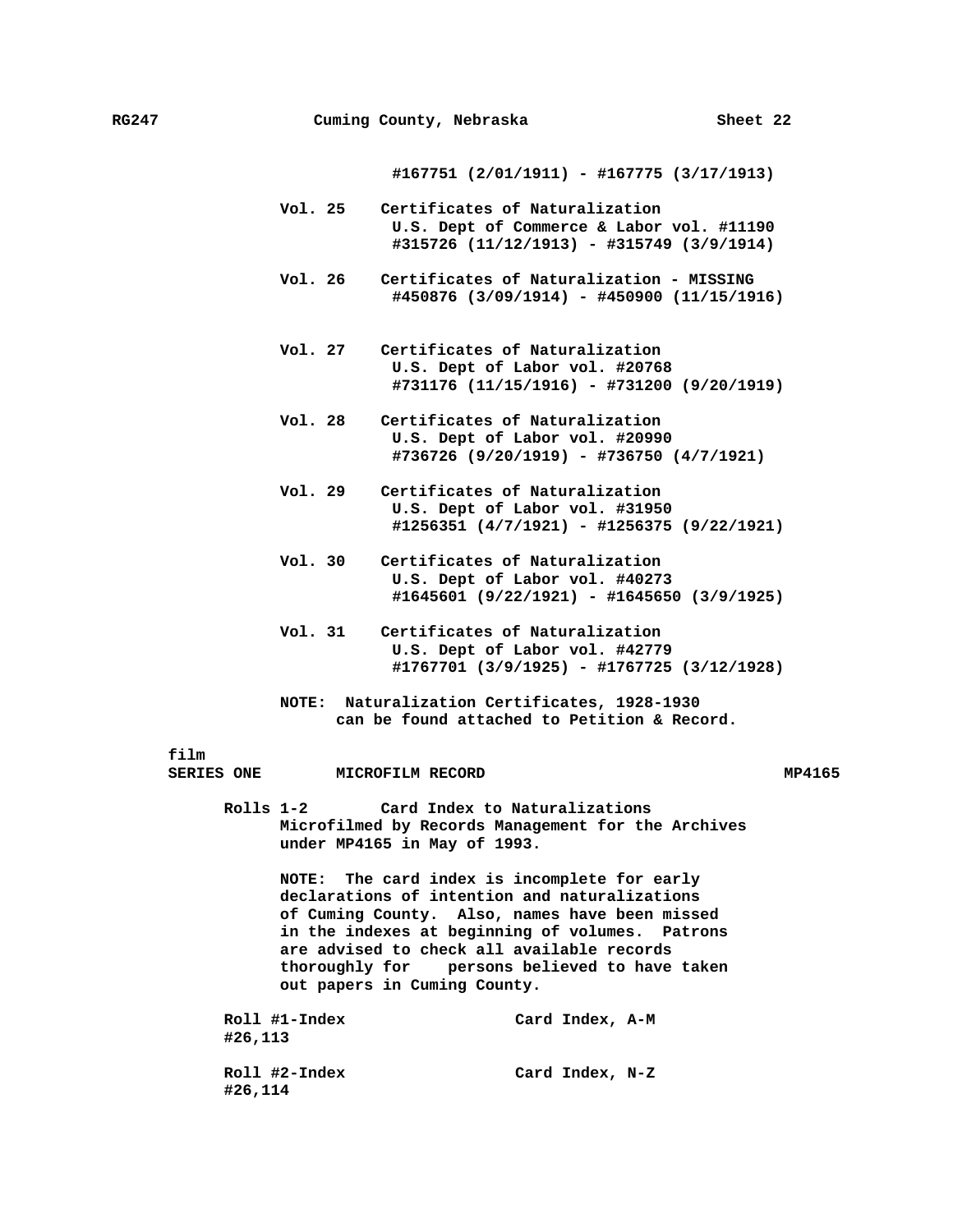| RG247                |                | Cuming County, Nebraska                                                                                                                                                 | Sheet 23                                  |
|----------------------|----------------|-------------------------------------------------------------------------------------------------------------------------------------------------------------------------|-------------------------------------------|
| SUBGROUP EIGHT       | DISTRICT COURT |                                                                                                                                                                         |                                           |
| film                 |                |                                                                                                                                                                         |                                           |
| <b>SERIES ONE</b>    |                | NATURALIZATIONS - MICROFILM RECORD                                                                                                                                      | MP4218                                    |
|                      |                | NOTE: Remainder of collection microfilmed by the Genealogical<br>Society of Utah at the Nebraska State Historical Society,<br>February 1994, under MP4218, GSU Project. |                                           |
| Roll #1              |                | Item #1, Vol. A                                                                                                                                                         |                                           |
| 512 pages<br>#26,222 |                | Index to Court Journals, Vol. A<br>1867-1906 "A"                                                                                                                        |                                           |
|                      | GSU Roll #6    | thru                                                                                                                                                                    |                                           |
|                      |                | Item $#3$ , Vol. $#2$                                                                                                                                                   |                                           |
|                      |                | p.151 (October 12, 1883)                                                                                                                                                | Naturalization Record, Vol. 2 (1867-1891) |
| Roll #2              |                | Item #1, Vol. #2 cont.                                                                                                                                                  |                                           |
| 1172 pp.             |                |                                                                                                                                                                         | Naturalization Record Vol. #2, p.150      |
| #26,223              |                |                                                                                                                                                                         | Declarations of Intention, Oct. 10, 1883  |
| GSU Roll #7          |                | thru                                                                                                                                                                    |                                           |
|                      |                | Item #3, Vol. #4                                                                                                                                                        |                                           |
|                      |                | Declarations of Intention (loose)<br>(1867-1901) - alpha order "J"                                                                                                      |                                           |
| Roll #3              |                | Item #1, Vol. #4 cont.<br>Declarations of Intention (loose)                                                                                                             |                                           |
| #26,247              |                | (1867-1901) - alpha order "J"                                                                                                                                           |                                           |
| GSU Roll #8          |                | Jacobsen, Johan                                                                                                                                                         |                                           |
|                      |                | thru                                                                                                                                                                    |                                           |
|                      |                | Item #5, Vol. #8                                                                                                                                                        |                                           |
|                      |                | #400 (December 31, 1918)                                                                                                                                                | Declarations of Intention, Vol. #2        |
| Roll #4              |                | Item $#1$ , Vol. $#9$                                                                                                                                                   |                                           |
|                      |                | Declarations of Intention, Vol. #3                                                                                                                                      |                                           |
| #26,248              |                | #401 (January 13, 1919)                                                                                                                                                 |                                           |
| GSU Roll #9          |                | thru                                                                                                                                                                    |                                           |
|                      |                | Item $#4$ , Vol. $#12$                                                                                                                                                  |                                           |
|                      |                | #74 (May 1, 1905)                                                                                                                                                       | Naturalization Record, Vol. B & Supple.   |
| Roll #5              |                | Item #1, Vol. #12 cont.                                                                                                                                                 | Naturalization Record, Vol. B & Supple.   |
| #26,249              |                | #75 (May 1, 1905)                                                                                                                                                       |                                           |
|                      | GSU Roll #10   | thru                                                                                                                                                                    |                                           |
|                      |                | Item #1, Vol.#12 cont.                                                                                                                                                  |                                           |
|                      |                | #180 (September 17, 1906)                                                                                                                                               | Naturalization Record, Vol. B & Supple.   |
|                      |                |                                                                                                                                                                         |                                           |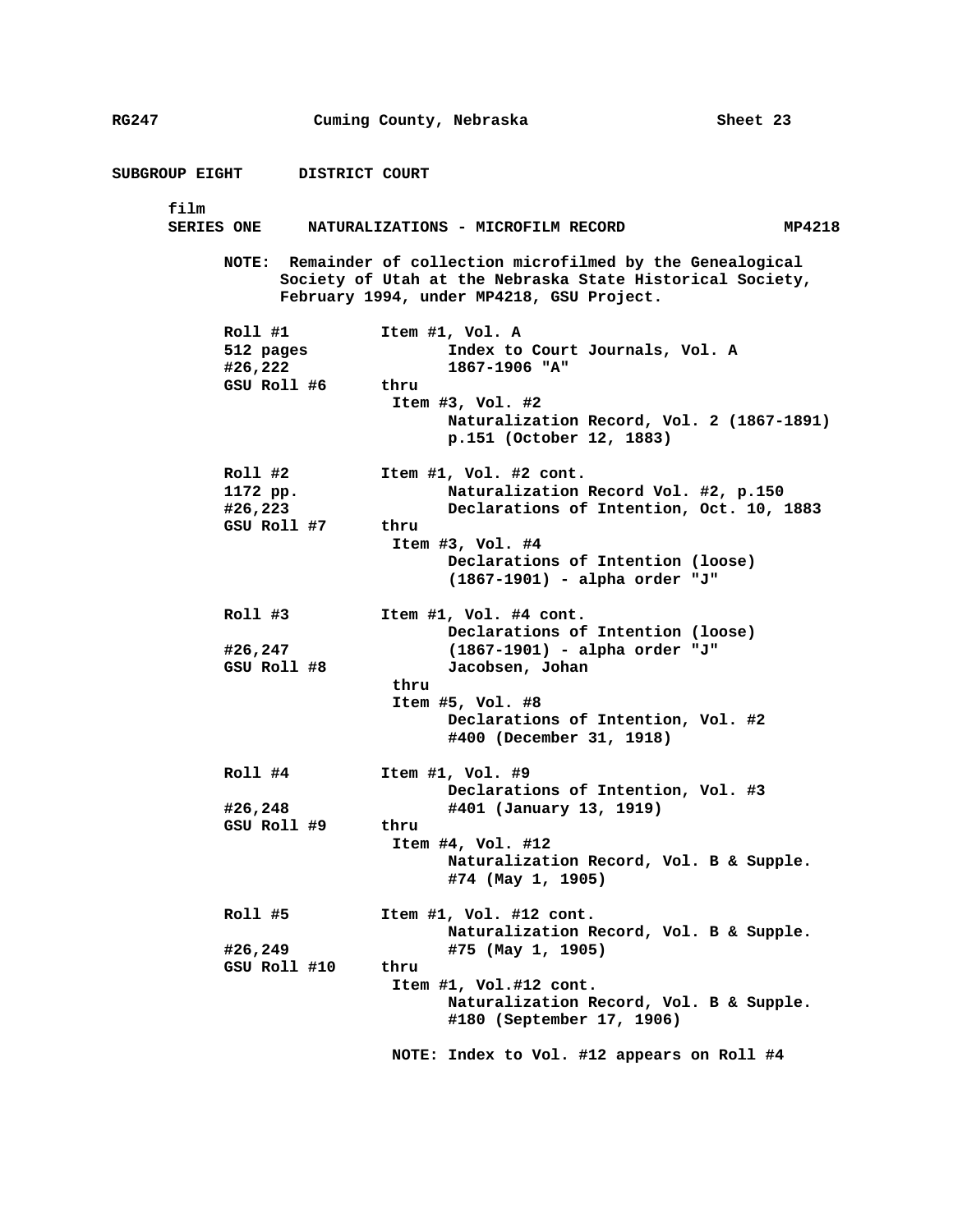**SUBGROUP EIGHT DISTRICT COURT film SERIES ONE NATURALIZATION RECORDS - MICROFILM RECORD MP4218 Roll #6 Item #1, Vol.#12 cont. Naturalization Record, Vol. B & Supple. #26,250 #180 (September 17, 1906) GSU Roll #11 thru Item #2, Vol. #13 Naturalization Record, Vol. B-2 & Supple. #288 (p.59), September 17, 1906 NOTE: Index to Vol. #12 appears on Roll #4 at beginning of Vol. B. Roll #7 Item #1, Vol. #13 cont. Naturalization Record, Vol. B-2 & Supple. #26,233 #289 (p.60), September 17, 1906 GSU Roll #12 thru Item #4, Vol. #16 Petition & Record, Vol. #2 (1909-1915) p.8 (#58), January 3, 1910 NOTE: Declaration of Intention, Wencel Tichota, Dodge County, 1881, appears at the end of Vol. B-2 (out of order) NOTE: Index to Vol. #13 appears on roll #6 at beginning of Vol. B-2 Roll #8 Item #1, Vol. #16 cont. Petition & Record, Vol. 2 (1909-1915) #26,234 p.9 (#59), January 8, 1910 GSU Roll #13 thru Item #3, Vol. #18 Petition & Record Vol. #4 (1920-1928) p.40 (#290), Dec. 17, 1921-May 1, 1922 NOTE: Index to Vol. #16 appears on roll #7 at beginning of Petition & Record, v.2 Roll #9 Item #1, Vol. #18 cont. Petition & Record, Vol. 4 (1920-1928) #26,235 p.41 (#291), December 27, 1921 GSU Roll #14 thru Item #3, Vol. #31 Certificates of Naturalization #1767725 (March 12, 1928)**